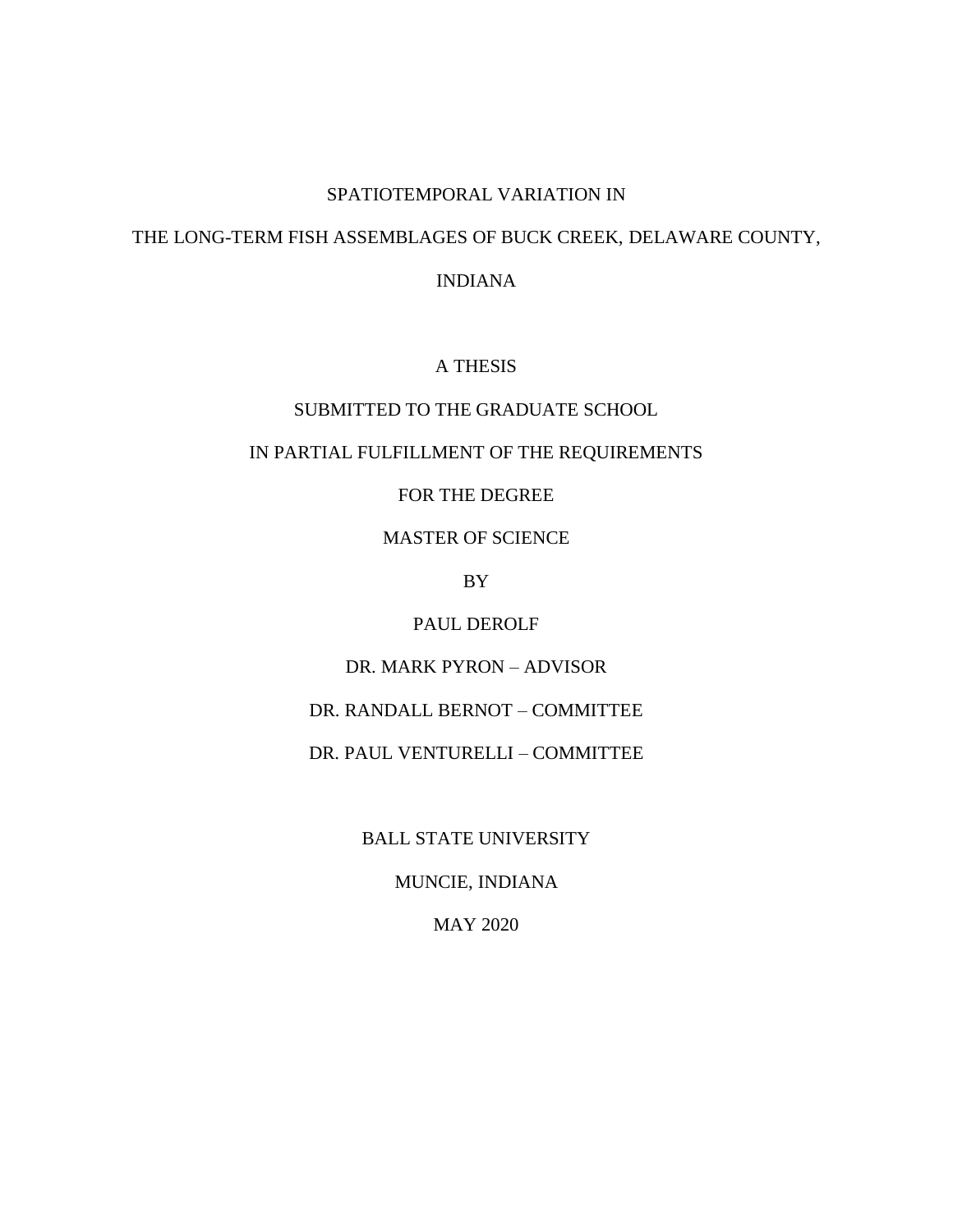# **Table of Contents**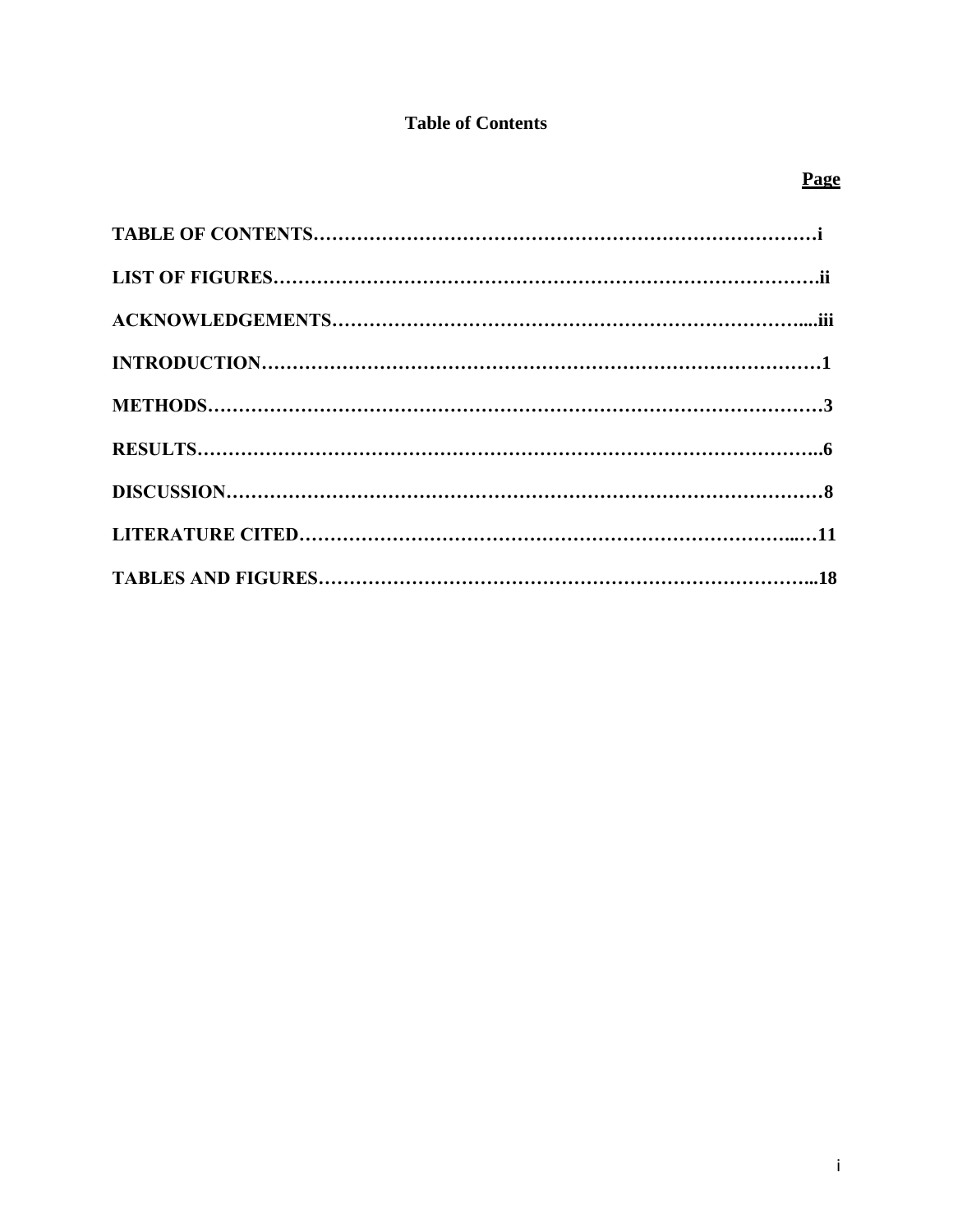# **LISTS OF FIGURES**

| <u>Figure</u> | <b>Page</b>                                                                               |
|---------------|-------------------------------------------------------------------------------------------|
|               | 1. Sample sites along Buck Creek for fish assemblages from 1986-2018. Sites are           |
|               |                                                                                           |
|               | 2. Linear mixed effects model of predicted species richness for Buck Creek 1986-          |
|               |                                                                                           |
|               | 3. Linear mixed effects model of predicted catch per unit effort for Buck Creek 1986-     |
|               |                                                                                           |
| 4.            | Annual turnover rate of fish assemblages from Buck Creek 1986-201820                      |
| 5.            | Coefficients of variation for all samples of Buck Creek 1986-201821                       |
| 6.            | Non-metric multidimensional scaling biplot of fish assemblages from sample sites along    |
|               |                                                                                           |
| 7.            | Non-metric multidimensional scaling biplot of temporal trends in annual fish              |
|               |                                                                                           |
|               | 8. Linear mixed effects models of predicted relative of pollution tolerant and intolerant |
|               |                                                                                           |
| 9.            | Linear mixed effects model of predicted relative abundance of trophic guilds for Buck     |
|               |                                                                                           |
|               | 10. Linear mixed effects model of predicted in-stream temperatures for Buck Creek26       |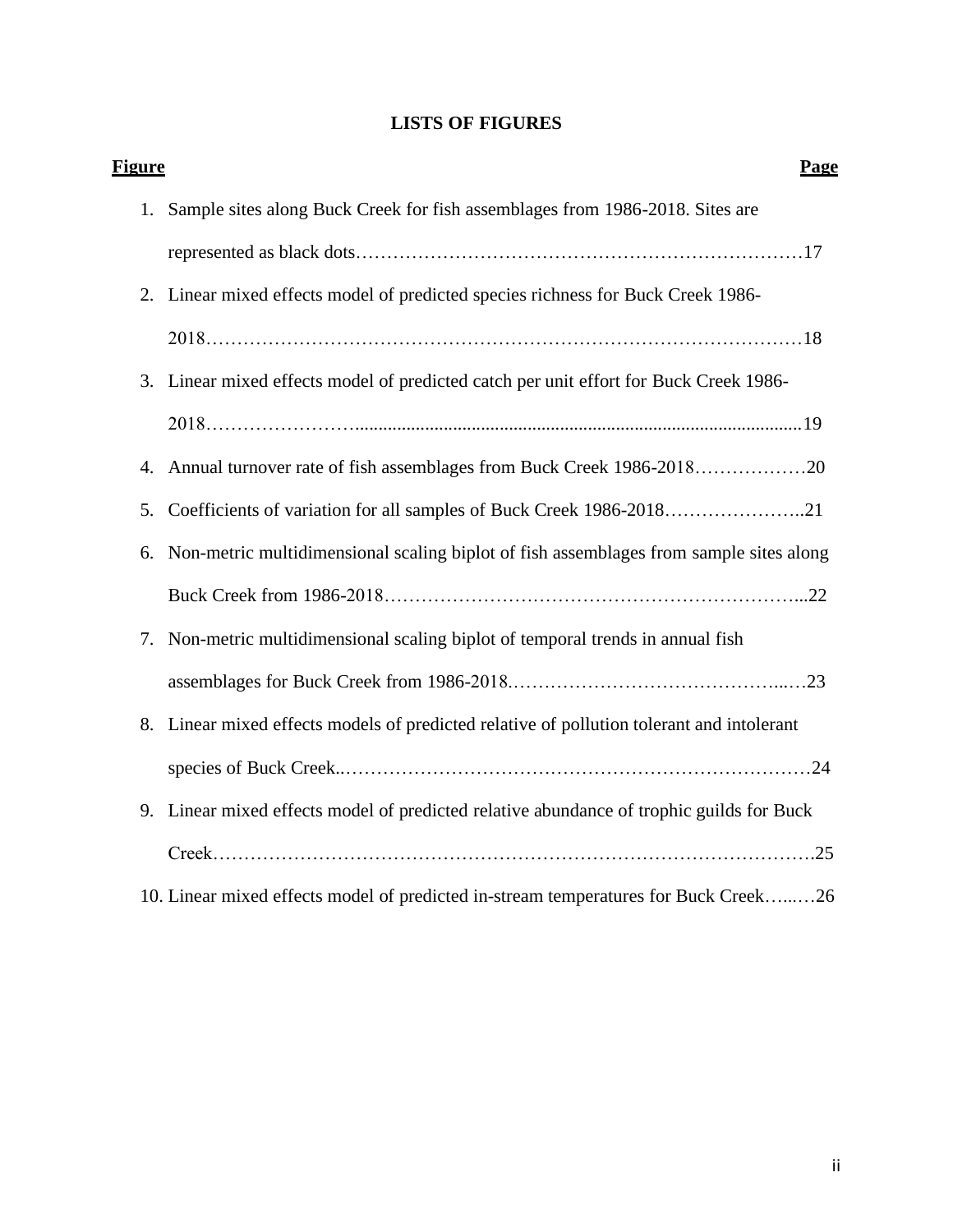# **Acknowledgements**

This research was possible due to the Muncie Sanitary District's Bureau of Water Quality and their exceptional effort to produce quality ecological data for the Buck Creek, the West Fork White River and its many tributaries. Thank you to Drew Holloway for providing the fish sample datasets and assistance when reviewing data. I would like to thank Ball State University for providing the facilities and supplies needed to conduct this research. Thank you, Dr. Randall Bernot and Dr. Paul Venturelli, for their insight to unique ecological questions. A special thanks to Mark Pyron and his family for the continued support during this research process.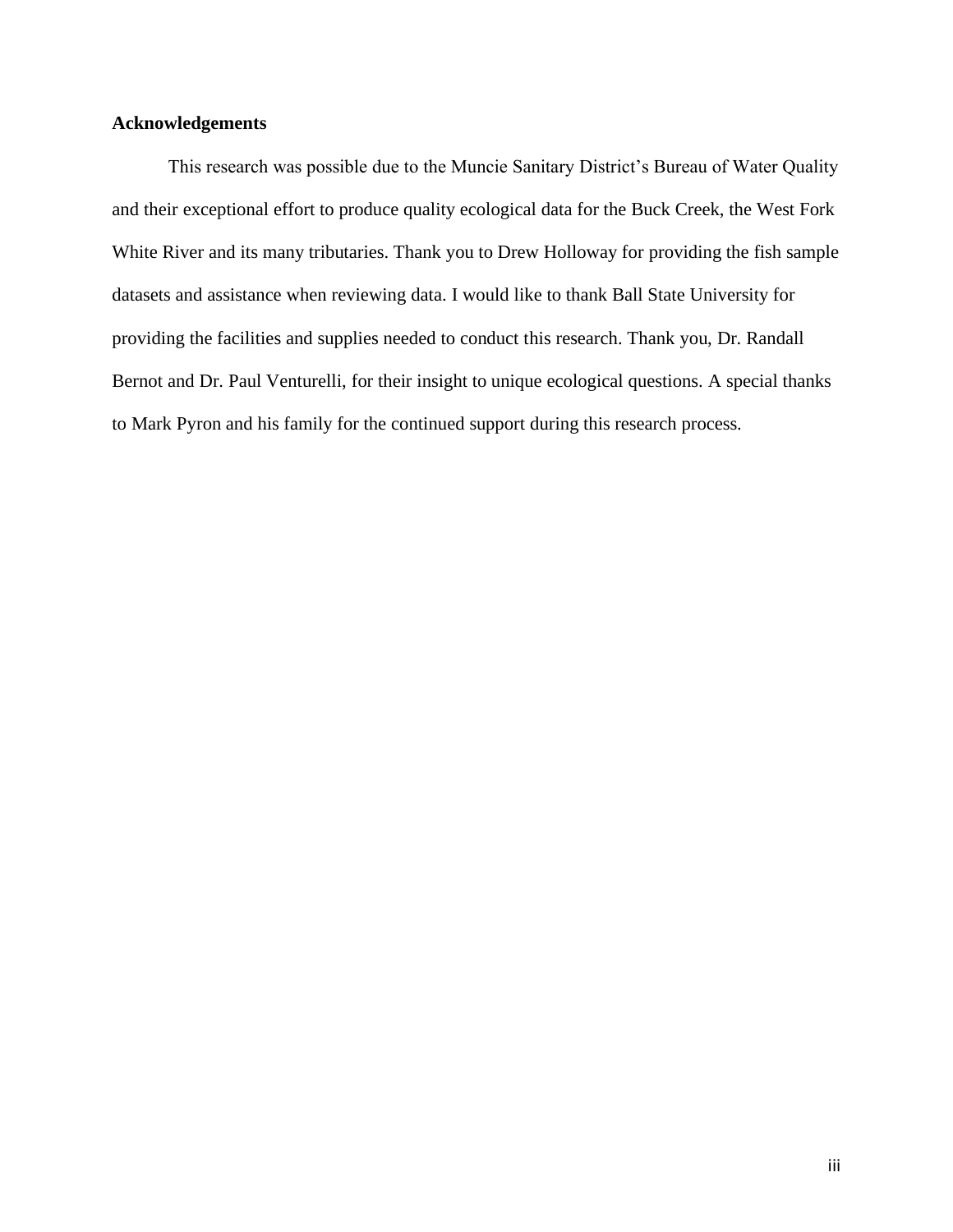#### **Introduction**

The assessment of fish assemblages by management agencies is typically conducted once a year and at one or few sites, based on funding, schedules, and weather. However, fish assemblages vary spatially and temporally due to natural and anthropogenic factors including agriculture, surface run-off, and deforestation (Allan 2004). Assemblages differ between rural and urban watershed land-use types in accordance with abiotic factors such as water temperature, sedimentation, and habitat availability (Falke and Fausch 2010). In addition, fishes require multiple habitats to complete life cycles including spawning, growth, and refuge (Falke and Fausch 2010). Access to habitats can be limited, depending on the fish species and time of year (Roy and Le Pichon 2017).

Lotic environments are excellent systems to study due to the environmental variation that occurs (Grossman and Sabo 2010). Lotic systems that experience high flow variability are typically dominated by generalist species (Poff et al. 2006). Streams with decreased disturbances such as low flow variability are predicted to be dominated by specialists (Poff and Allan 1995). Spring-fed streams are an example of a low disturbance ecosystem, based on low discharge variability that might be dominated by specialist species. In addition, fish assemblages of springfed streams frequently vary along the upstream-downstream gradient (Herbert and Gelwick 2003). Stream volume increases with downstream distance, further complicating disturbance patterns with biota, and species richness of fish assemblages increases with stream size (Grenouille et al. 2004, Xenopoulos and Lodge 2006, Roberts and Hitt 2010).

Human activities on the landscape that have consequences for stream environments include agriculture and urbanization (Infante and Allan 2010). Agricultural land-use is a threat to stream ecosystems (Allan 2004). Tile-drained, row crop agriculture results in hydrologic

1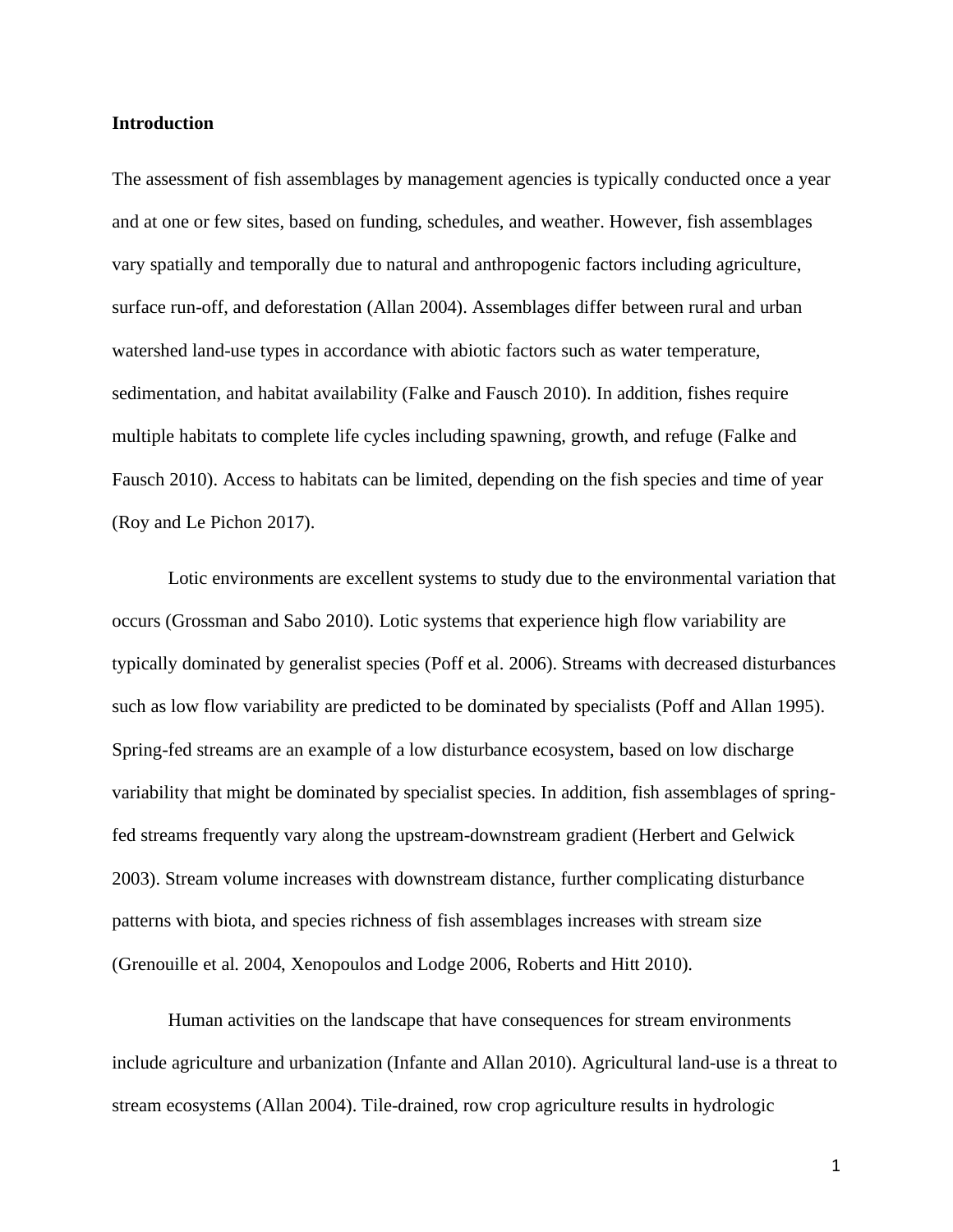alterations (Pyron and Neumann 2008) with increased input of pollutants and sediments into streams (Schilling and Helmers 2008). Row-crop agriculture management additionally promotes altered riparian vegetation (Allan 2004). Stream bank vegetation further contributes to in-stream temperature variation (Johnson 2004, Carlson et al. 2014). Rutherford et al. (1997) found that the removal of riparian vegetation results in increased stream temperatures. Knowledge of how stream temperature responds to riparian shading can improve best management practices or restoration (Johnson 2004). Urbanization is an additional land-use extreme, that produces higher surface runoff, peak flow magnitude increase, and water quality degradation (Rose and Peters 2001, Wang et al. 2001). Urbanized streams have increased pollution concentrations and decreased riparian connectedness (Violin et al. 2011).

Effective evaluation of fish assemblages is improved with long-term data (Poff and Allan 1995). Matthews and Marsh-Matthews (2017) described how long-term datasets for fish assemblages have become more available within recent decades. Ecological processes often require years to complete (Franklin 1986) and stream fish assemblages have high temporal variation. A lack of long-term data limits the understanding of mechanisms that drive biodiversity loss in freshwater ecosystems (Jeppesen et al. 2012).

The objectives of this study were to (1) evaluate spatial and temporal variation in the fish assemblages from 1986 to 2018 in Buck Creek, Indiana and (2) demonstrate the value of a longterm dataset. We classified fishes by taxonomic names, trophic traits, pollution tolerance classifications, and analyzed subsequent assemblages for variation that was correlated with environmental variables. We initially hypothesized that fish assemblages would differ predominately with the upstream-downstream gradient. Upstream assemblages are expected to be nested sub-sets of downstream assemblages and composed of habitat or headwater specialists;

2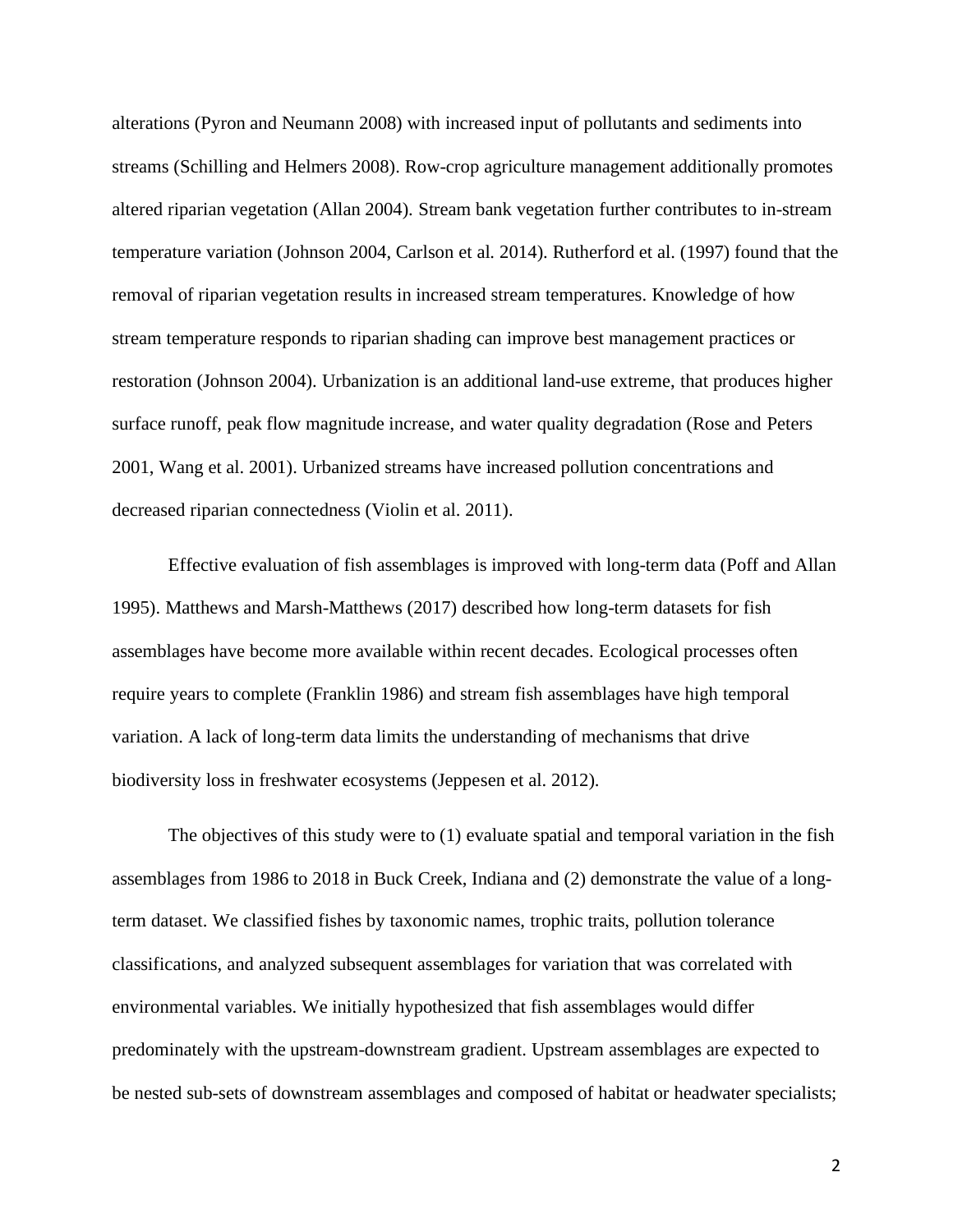downstream assemblages are expected to be dominated by large-river species (Taylor and Warren 2001). We predicted that the implementation of the 1972 Clean Water Act, would shift fish assemblages from being mainly pollution-tolerant species to more intolerant species. Finally, we tested if fish assemblages varied due to in-stream temperature differences and stream bank shading.

# **Methods**

#### *Study area*

The study was performed on Buck Creek in east-central Indiana. Buck Creek is a mid-sized stream, that flows 37.7 km through Henry and Delaware Counties (Figure 1). It has a mean channel width of 10 m and sample sites have an average drainage area of  $145 \text{ km}^2$ . The system is a spring-fed, cool-water tributary of the West Fork White River in Muncie, Indiana. The watershed is dominated by row crop agriculture (72%) and urbanization (15%) (USDA 2011). Riparian stream banks are dominated by woody vegetation with scattered grassy strips installed by landowners to manage agriculture runoff.

#### *Field sampling and data analysis*

Fishes were sampled annually from 1986-2018 by the Muncie Sanitary District's Bureau of Water Quality (BWQ) at 19 sites in Buck Creek in Delaware and Henry County, IN. For this study, we focused on fish data that were collected by tote-barge electrofishing (Holloway 2018). Field sampling was performed when site turbidity was <40 Nephelometric Turbidity Units.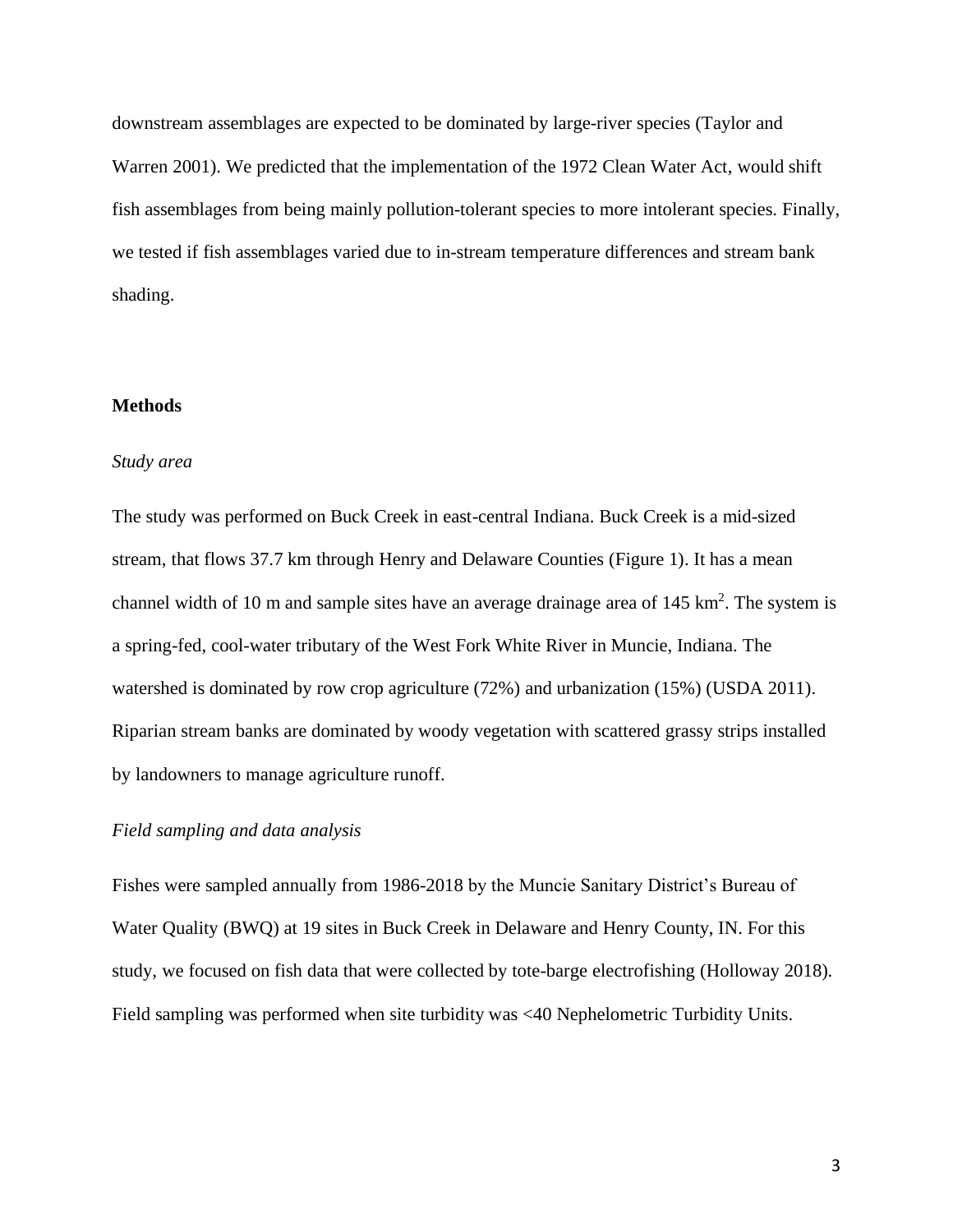One tote-barge site was removed due to having one completed sample. Species that were collected only once in the period or were identified to family (not species) were removed from analyses. All analyses used data converted into catch per unit effort (CPUE) by site distance. Annual species turnover rates were calculated in the *codyn* package in R with the *turnover* function. Year-to-year species turnover can mask assemblage composition when measured by species richness alone (Collins et al. 2008; Cleland et al. 2013). We combined focal and previous year observations for proportional species turnover calculated as ([number of species gained] + [number of species lost]) / (total number of species) (Rusch and van der Maarel 1992; Cleland et al. 2013). We confirmed species turnover rates as coefficients of variation (CV/CVs) for all species in all samples. Use of coefficients of variation provides a robust estimation of stability for populations/assemblages (Grossman et al. 1990; Matthews 1998). Lower CV values indicate greater stability for the assemblage, whereas higher values indicate assemblages that are less stable. We used simple linear regression analysis to determine if CV varied with year.

We used nonmetric multidimensional scaling (NMDS) in RStudio (R Core Team, 2019) to ordinate fish assemblages using the *vegan* package version 2.5-5 (Oksanen et al. 2019, ordiellipse and anosim functions). We used Bray-Curtis distances in NMDS and reduced the final solution to a two-dimensional configuration. Ordination plots were visually examined for assemblage variation among sites along the upstream-downstream gradient and years. NMDS is a useful tool for graphical representation of large ecological datasets (Kenkle and Orlció 1986). Analysis of similarity (ANOSIM) was used to test our hypotheses from the NMDS ordinations. ANOSIM compares mean dissimilarities between groups to mean dissimilarities within the groups (Clarke 1993). CPUE data were  $log(x + 1)$  transformed for all NMDS ordinations.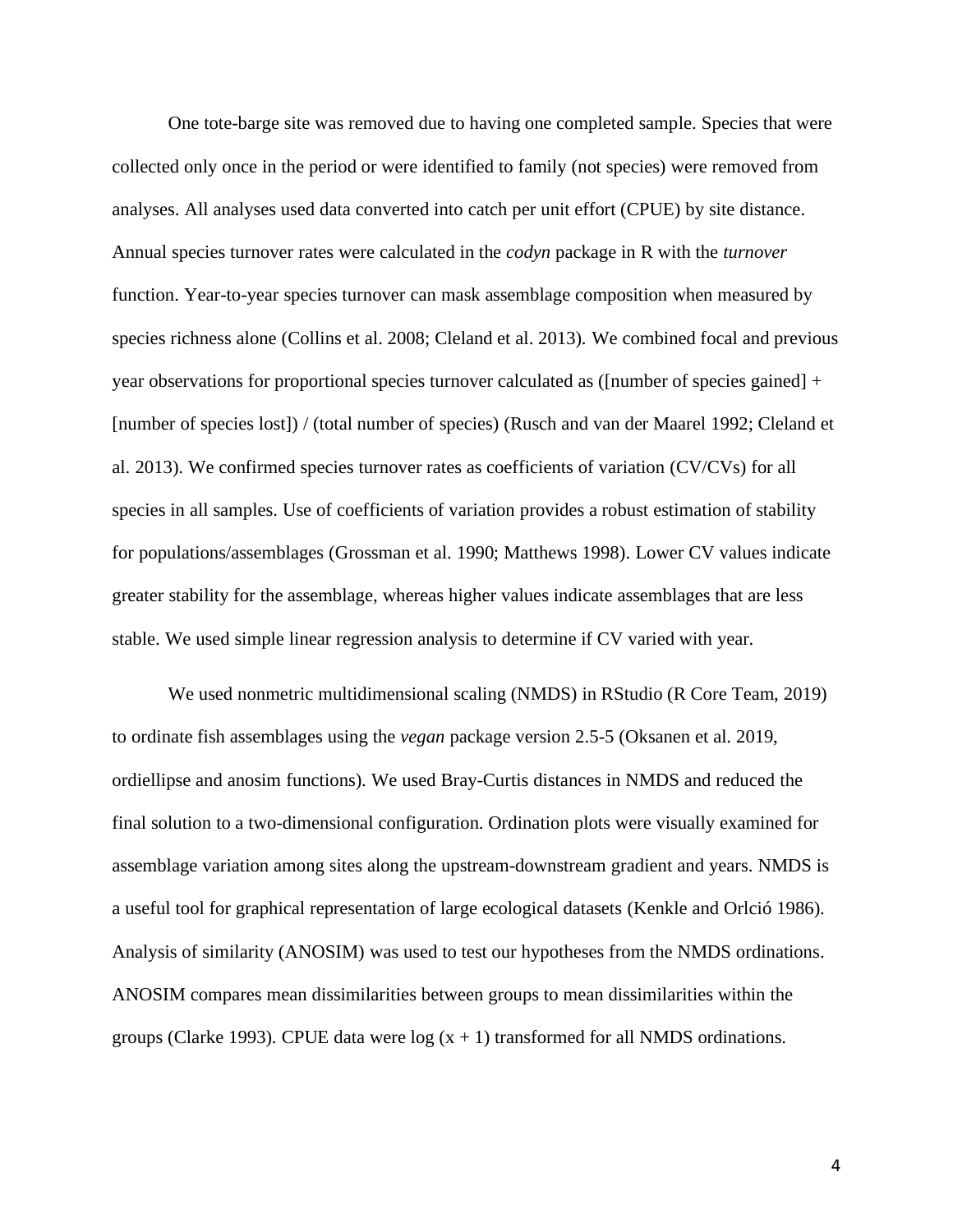Fish species were categorized by trophic classification (Poff and Allan 1995). Feeding behavior for adult fishes of Buck Creek were from Simon and Tomelleri (2011). Tolerance classifications were scored from Simon (1998) and tested. We utilized relative abundances of CPUE data for both trophic guild and tolerance analyses.

Rainfall data for Delaware Co., IN were obtained from the National Oceanic and Atmospheric Association (NOAA) from April 1986 through September 2018 (<https://www.ncdc.noaa.gov/cag/county/time-series/IN-035/pcp/1/4/1986-2018>). Rainfall was predicted to influence stream temperature of Buck Creek (Subehi et al. 2010). Stream bank shading was tested with time to determine if it was related to in-stream temperature. Shading was manually analyzed in ArcGIS Pro. A buffer of 12 m was generated along Buck Creek, with 12 m wide transect lines placed every 30.5 m (Appendix C). Shading was given a value of 0 (no shading), 1 (one bank was shaded), or 2 (both banks were shaded). Available aerial imagery of Delaware County was overlaid, and evaluated, for the years 1994, 1998, 2003, 2005, 2006, 2007, 2008, 2010, 2012, 2014, 2015, and 2016. Once shading evaluation was scored, each year class was summed for a cumulative score. Scores were examined for temporal variation by year with nonparametric correlations.

We utilized a linear mixed effects model to evaluate species richness, CPUE, trophic guilds, tolerance traits, and in-stream temperature over space and time. Because sites were visited each year and the sites are close in proximity to one another (closest sites were 0.5 km apart), each site was treated as a random effect to account for pseudoreplication induced by location. Cohen's d was calculated for effect size of each linear mixed effects model. All analyses were performed in RStudio environment version 1.2.5033 (R Core Team, 2019). Linear mixed effects model used the lme4 package version 1.1-21 (Bates et al. 2019).

5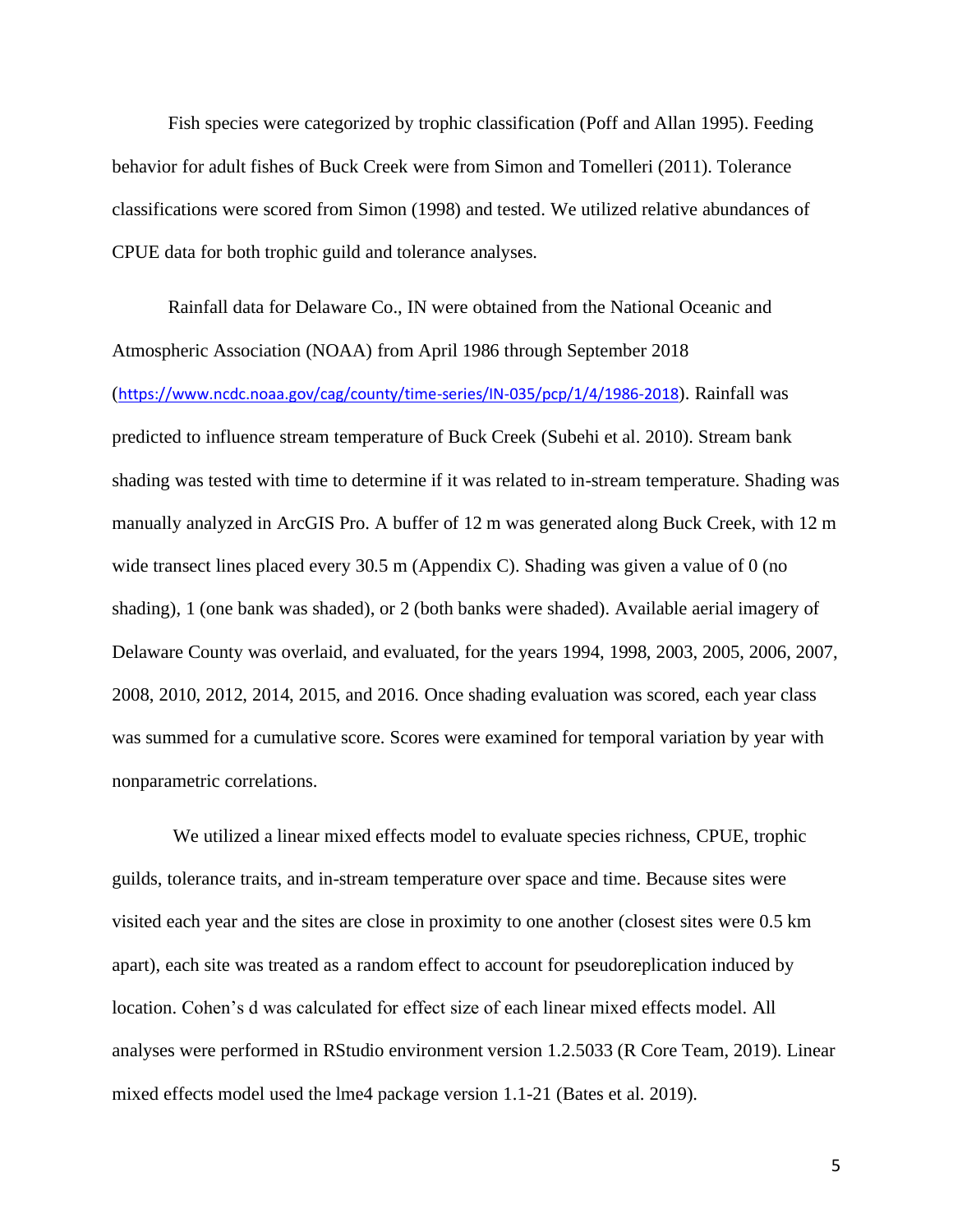#### **Results**

The dataset consisted of 32 years of collections at 15 sites from 1986-2018 (Fig. 1). A total of 52,213 individuals from 49 species were collected during 205 sampling events (Appendix A). The most abundant family of fish from Buck Creek were *Cyprinidae* (31%) with 18 species. The most abundant species was *Cottus bairdii* with relative abundance of 29%. According to mixed effects models analysis, species richness increased ( $F_{33,171} = 14.44$ ,  $p < 0.001$ ,  $d = 0.35$ ) with space and time (slope = 0.07,  $p = 0.03$ , Fig. 2). Catch per unit effort decreased ( $F_{33,171} = 5.67$ ,  $p <$ 0.001,  $d = -0.68$ ) with space and time (slope =  $-0.02$ ,  $p = 0.05$ , Fig. 3). Annual turnover rate of species in the assemblages decreased ( $F_{1,28} = 16.27$ ,  $p < 0.001$ ) with time ( $r = 0.35$ ,  $p < 0.001$ , Fig. 4). Annual coefficient of variation for fishes of Buck Creek increased ( $F_{1,27} = 22.28$ ,  $p <$ 0.001) with time  $(r = 0.43, p < 0.001,$  Fig. 5).

The spatial NMDS analysis suggested that upstream site fish assemblages (km 20.1-23.9) were distinctly different from downstream site fish assemblages (km 0.3-1.4), and middle site fish assemblages (km 4.9-18.2) ordinated by group (stress  $= 0.13$ , Fig. 6). The ANOSIM test revealed a difference among the fish assemblages of the sites  $(R = 0.54, p < 0.001)$ . A reduction in CPUE for Least Brook Lamprey (*Lampetra aepyptera*) and increase in Black Redhorse (*Moxostoma duquesnei*) and River Chub (*Nocomis micropogon*) with downstream distance was summarized by the spatial NMDS (Fig. 6). The NMDS analysis for annual samples suggested early period fish assemblages (1986-1998) were distinctly different from late period fish assemblages (2010-2018), and middle period fish assemblages (1999-2009) plotted within these groups (stress  $= 0.13$ , Fig. 7). The ANOSIM test revealed differences among the fish assemblages of the annual samples ( $R = 0.18$ ,  $p < 0.001$ ). There was a decrease in Common Carp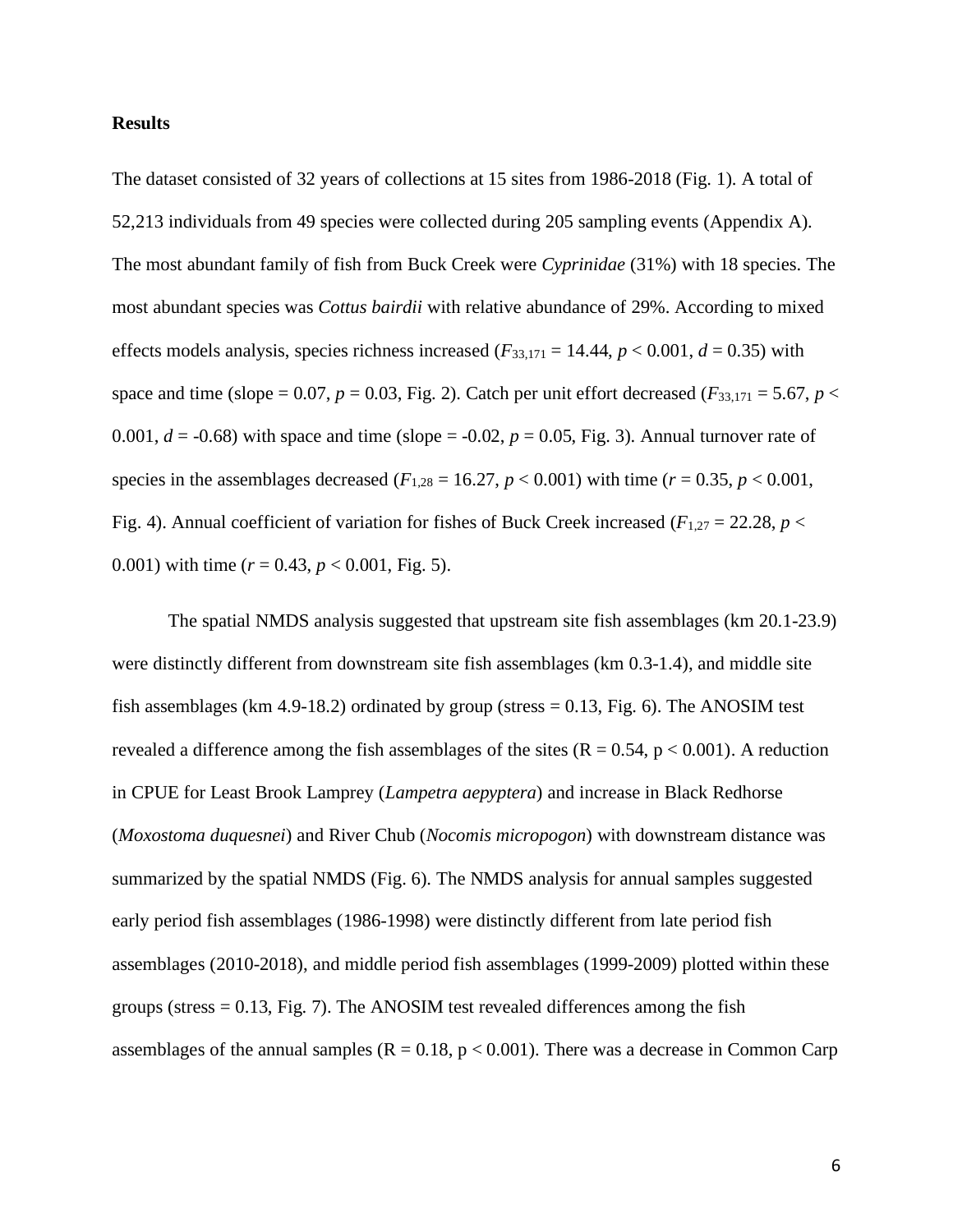(*Cyprinus carpio*) CPUE and an increase in Golden Redhorse (*Moxostoma erythrurum*) and Rock Bass (*Ambloplites rupestris*) from early to late years, respectively (Fig. 7).

We found 12 pollution tolerant species with an average relative abundance of 42.9% and 18 pollution intolerant species with an average relative abundance of 16.1% (Appendix B). Pollution tolerant species relative abundance decreased  $(F_{30,174} = 29.21, p < 0.001, d = 1.45)$  with space and time  $(r = 0.34, p < 0.001,$  Fig. 8A). The farthest upstream site (km 23.9) had the highest y-intercept, indicating the fish assemblages had more pollution tolerant species. However, all sites showed a decrease in pollution tolerant species with time. Intolerant species relative abundance increased  $(F_{30,174} = 29.21, p < 0.001, d = -1.42)$  with space and time (slope = 0.01,  $p < 0.001$ , Fig. 8B). The most upstream site (km 23.9) had the lowest y-intercept, indicating the fish assemblages had fewer pollution intolerant species. However, all sites demonstrated an increased relative abundance of intolerant species with time. We identified four trophic guilds: herbivore-detritivore, invertivore, omnivore, and piscivore. Spatially, mean invertivore relative abundance was 75%, and mean omnivore relative abundance was 18%. Invertivores and omnivores were temporally dominant too, with invertivores at 60% mean relative abundance, and omnivores at 31% mean relative abundance. Relative abundance of herbivore-detritivores decreased ( $F_{30,174} = 1.86$ ,  $p = 0.007$ ,  $d = -0.35$ ) with space and time (slope  $p = -0.01$ ,  $p = 0.02$ , Fig. 9A). Invertivore relative abundance increased ( $F_{30,174} = 2.26$ ,  $p < 0.001$ , *d*  $= 0.12$ ) with space and time (slope  $= 0.02$ ,  $p = 0.01$ , Fig. 9B). Omnivore relative abundance did not vary  $(F_{30,174} = 0.4, p = 0.98, d = 0.01)$  with space and time (slope = 0,  $p = 0.6$ , Fig. 9C). Piscivore relative abundance decreased ( $F_{30,174} = 8.48$ ,  $p < 0.001$ ,  $d = -0.23$ ) with space and time (slope =  $-0.01$ , *p* = 0.05, Fig. 9D). In-stream temperature decreased ( $F_{30,174} = 5.21$ , *p* < 0.001, *d* =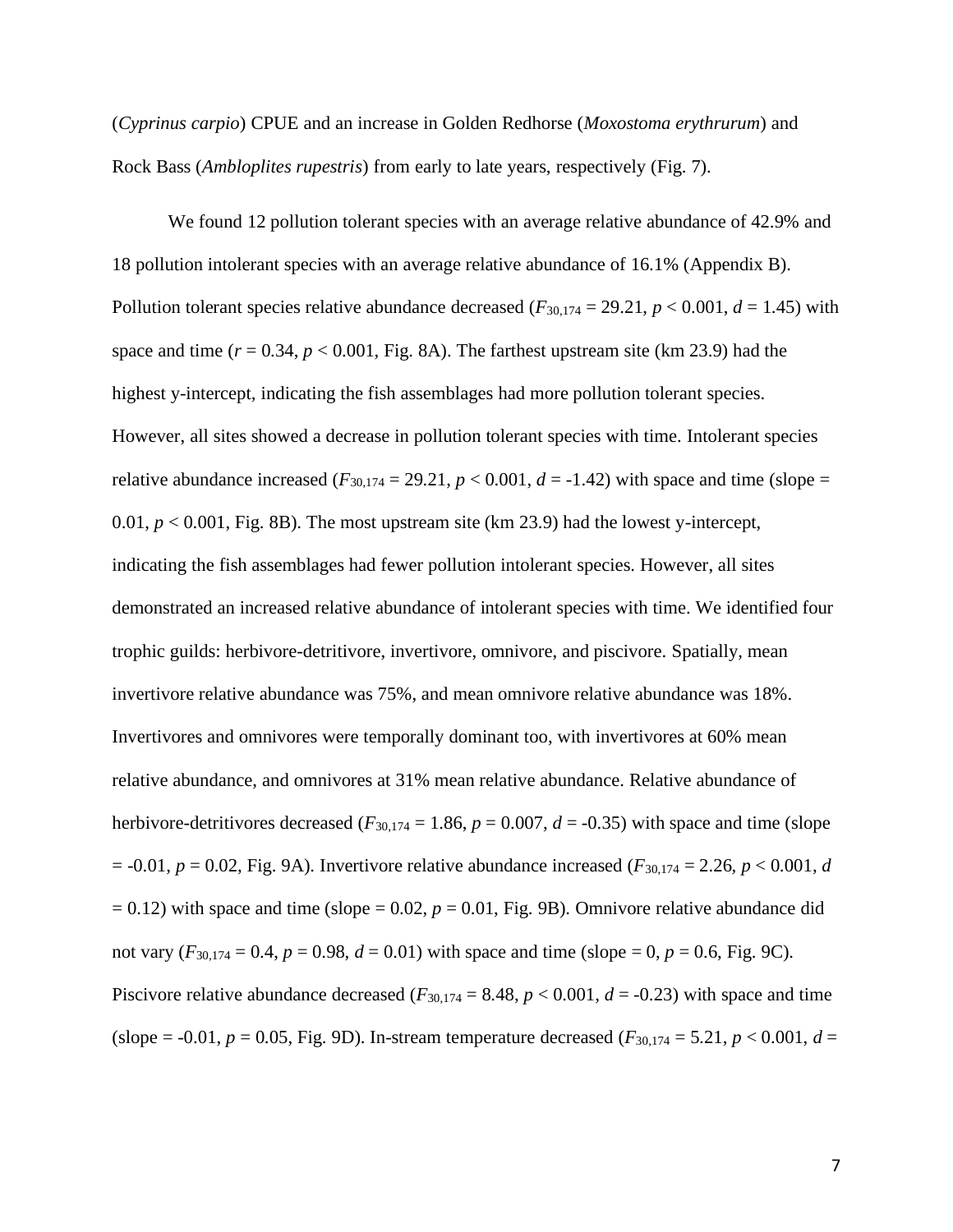$-1.23$ ) with space and time (slope =  $-0.16$ , p < 0.001, Fig. 10). Rainfall for Delaware County did not vary with time. Stream bank shading along Buck Creek increased with time (*r* = 0.84)

#### **Discussion**

We observed large changes in the fish community structure of Buck Creek in Delaware County, IN during a 32-year period. Assemblages differed along the upstream-downstream gradient and with time. Spatial variation may be a response to decreased water temperatures. We suggest that significant spatial and temporal trends in water temperature (Figs. 6 and 7) were a result in land management practices and water quality. Multiple fish species and functional traits differed in relative abundance along the longitudinal gradient. This study found that Buck Creek is a cyprinid-dominated system. We found that upstream reaches of Buck Creek were driven by habitat-specific species, while downstream reaches were driven by large-river species. For example, the Least Brook Lamprey, *Lampetra aepyptera,* require clean, flowing headwater streams for spawning and other life history processes (Rice and Zimmerman 2019).

Trajectories of spatial change in fish assemblages of Buck Creek were gradual and directional. Site assemblage changes resulted in a directional shift in the ordination (Fig. 6). Temporal change in Buck Creek fish assemblages were also gradual and directional. Assemblage changes resulted in a leftward shift on the ordination (Fig. 7). Pyron and Deegan (in review) identified similar temporal changes in fish assemblages that they identified as saltatory and either non-directional or directional (as defined by Matthews 1998) within the St. Joseph River of Elkhart and South Bend, Indiana. Spatial fish assemblage variation in Buck Creek was correlated with stream size and habitat availability, in addition to spatial variation in water temperature.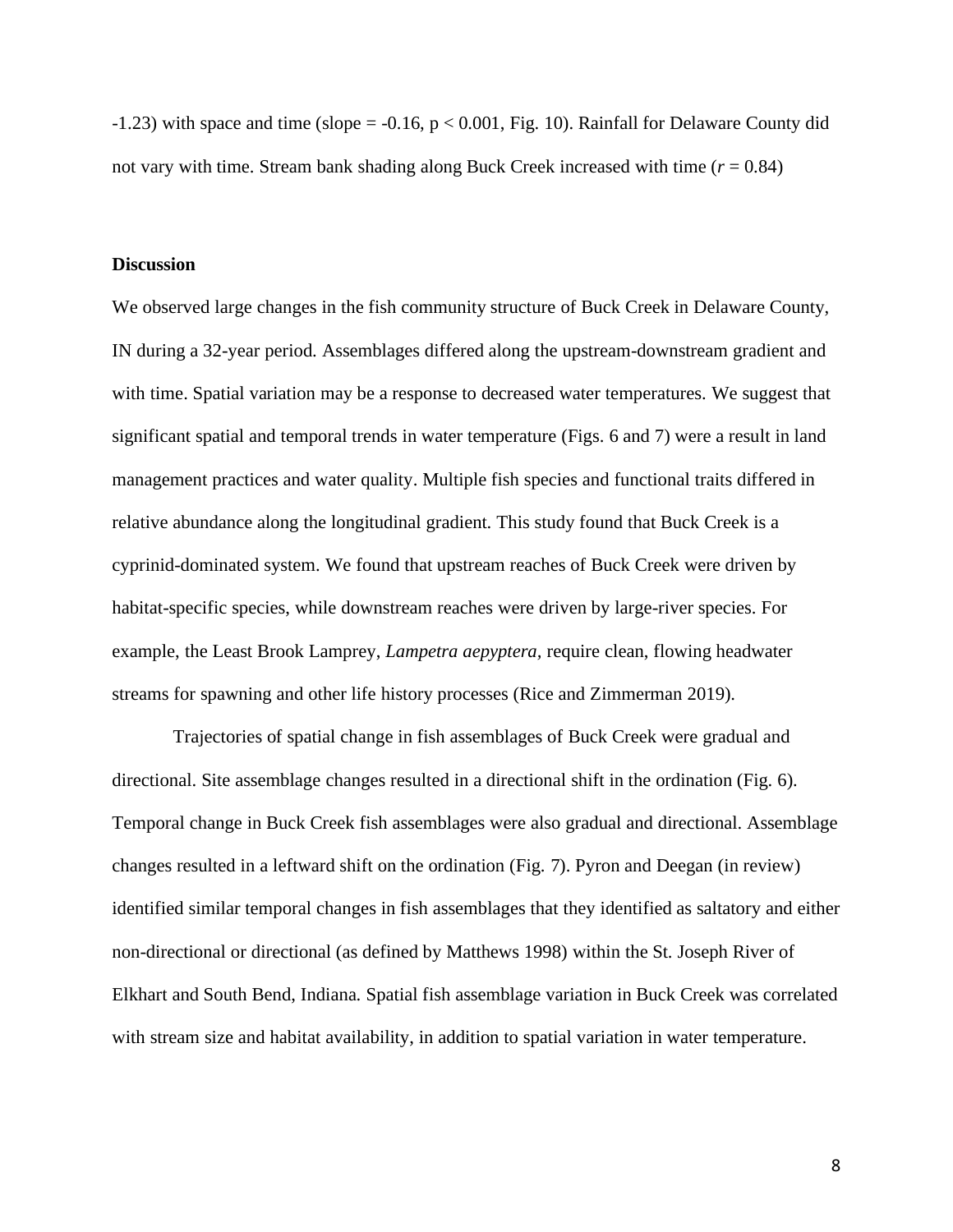Holloway (2018) found increased Index of Biological Integrity scores for Buck Creek along the upstream-downstream gradient using recent data. We confirmed that the long-term fish assemblage quality in Buck Creek increased significantly with space and time; the number of sensitive species increased with downstream distance. Reash and Berra (1987) found a similar pattern in two Ohio streams, where pollution intolerant species increased with downstream distance. Figs. 8a and 8b depict these improvement patterns as tolerant and intolerant fishes over space and time. Holloway et al. (2018) observed fish assemblages shifting from pollutiontolerant species to sensitive species in a long-term study of the West Fork White River, Indiana. McClelland et al. (2012) found that sensitive and state-threatened species have increased within the Illinois River since the 1990s. We found that the Buck Creek fish assemblages during this period have changed, with higher CPUE of invertivores and decreased CPUE of omnivores.

During this period, in-stream temperature of Buck Creek decreased by an average of 2° C. In-stream temperature increased along the upstream-downstream gradient. We tested rainfall of Delaware County, IN, and riparian shading as potential drivers for the overall decrease in stream temperature. Rainfall patterns for Delaware County over the past 32-years were consistent. Aerial image analysis showed an in increased stream bank shading along Buck Creek during this time. We found that shading varied spatially, but there was an overall decrease from upstream to downstream. This pattern, coupled with decreased groundwater input may explain the increase in in-stream temperature with downstream distance.

Conservation reserve programs, or CRPs were initiated in 1985 to allow the Farm Service Agency of the USDA to pay farmers for establishing long-term restoration areas ([https://www.fsa.usda.gov/programs-and-services/conservation-programs/conservation-reserve](https://www.fsa.usda.gov/programs-and-services/conservation-programs/conservation-reserve-program/)[program/](https://www.fsa.usda.gov/programs-and-services/conservation-programs/conservation-reserve-program/), 2019). The increased stream bank shading we observed may be a result from CRP in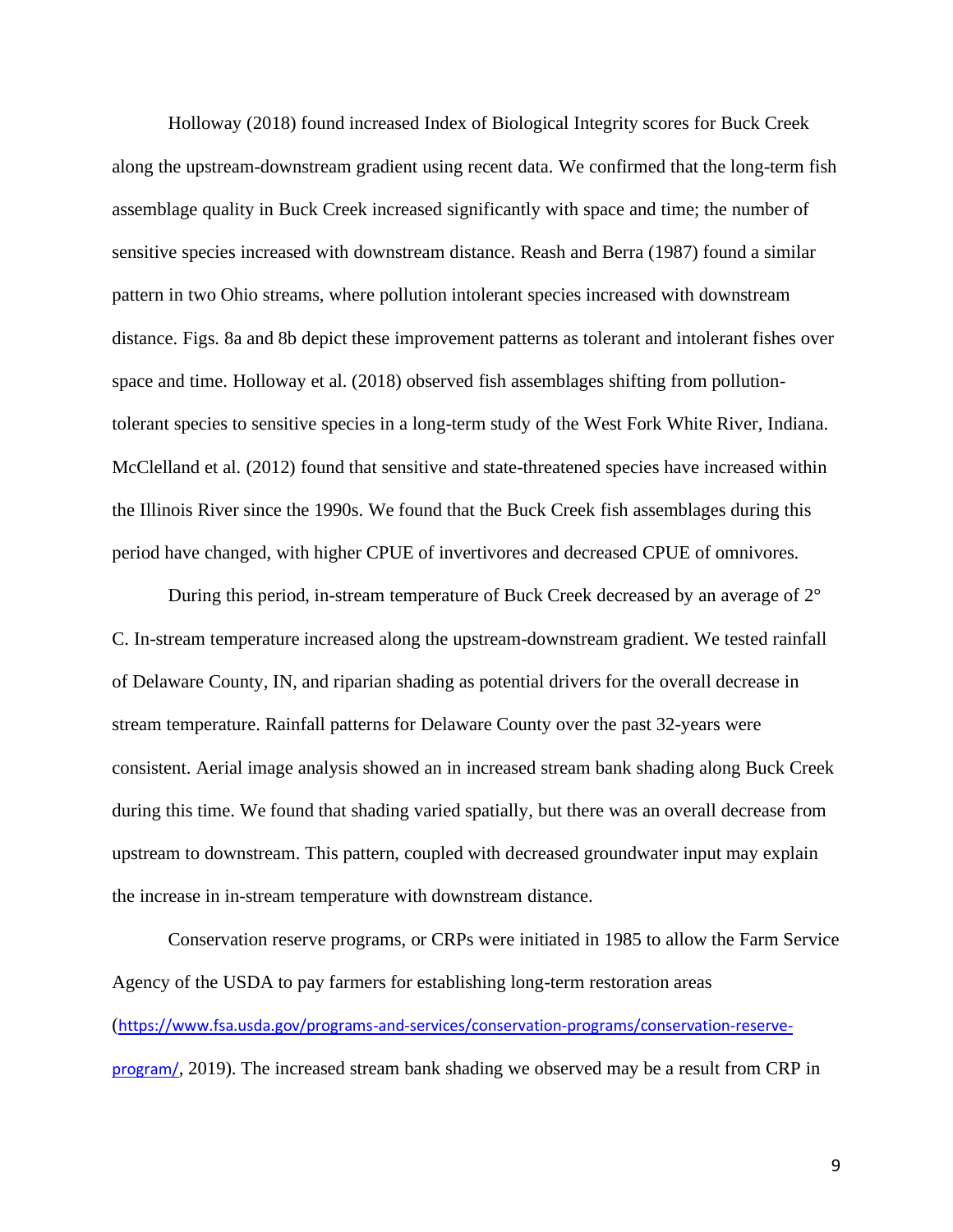the Buck Creek watershed. Metzke and Hinz (2017) implemented a stream monitoring program for the Kaskaskia River Basin in Illinois to assess effectiveness of these conservation reserve areas. Metzke and Hinz (2017) reported that CRP/CREP land resulted in only small effects on Ephemeroptera (mayflies), Plecoptera (stoneflies), and Trichoptera (caddisflies) assemblages. Kalaninova et al. (2014) found that stream bank shading regulated water temperature and sensitive caddisfly communities. We suggest that CRPs in Buck Creek likely had little effect on the macroinvertebrate assemblage.

Long-term datasets can be an effective asset in evaluating changes to ecological communities and underlying mechanisms (Franklin 1989). Smith et al. (2018) found that both water quality and aquatic macroinvertebrate communities improved following the Clean Water Act. Pyron et al. (2019) found modifications in Ohio River fish assemblages and changes in land-use over 57 years. A similar long-term dataset for the West Fork White River, Indiana resulted in fish body size and geographic range not explaining fish assemblage variation (Jacquemin and Doll 2014). Using a long-term, historical dataset for Ontario lakes Finigan et al. (2018) found that fish communities shifted from cyprinid-dominated to centrarchid-dominated. Hughes et al. (2017) found the scientific community valuing long-term studies more highly than short-term studies. Long-term studies have a large influence of informing environmental policies (Hughes et al. 2017).

In summary, Buck Creek, Indiana fish communities appear to be improving, likely due to increased water quality and vegetated riparian zones. We recommend further conservation efforts including increased riparian vegetation coverage at downstream sites and other best management practices. Similar patterns are likely present for stream fish assemblages elsewhere. Long-term

10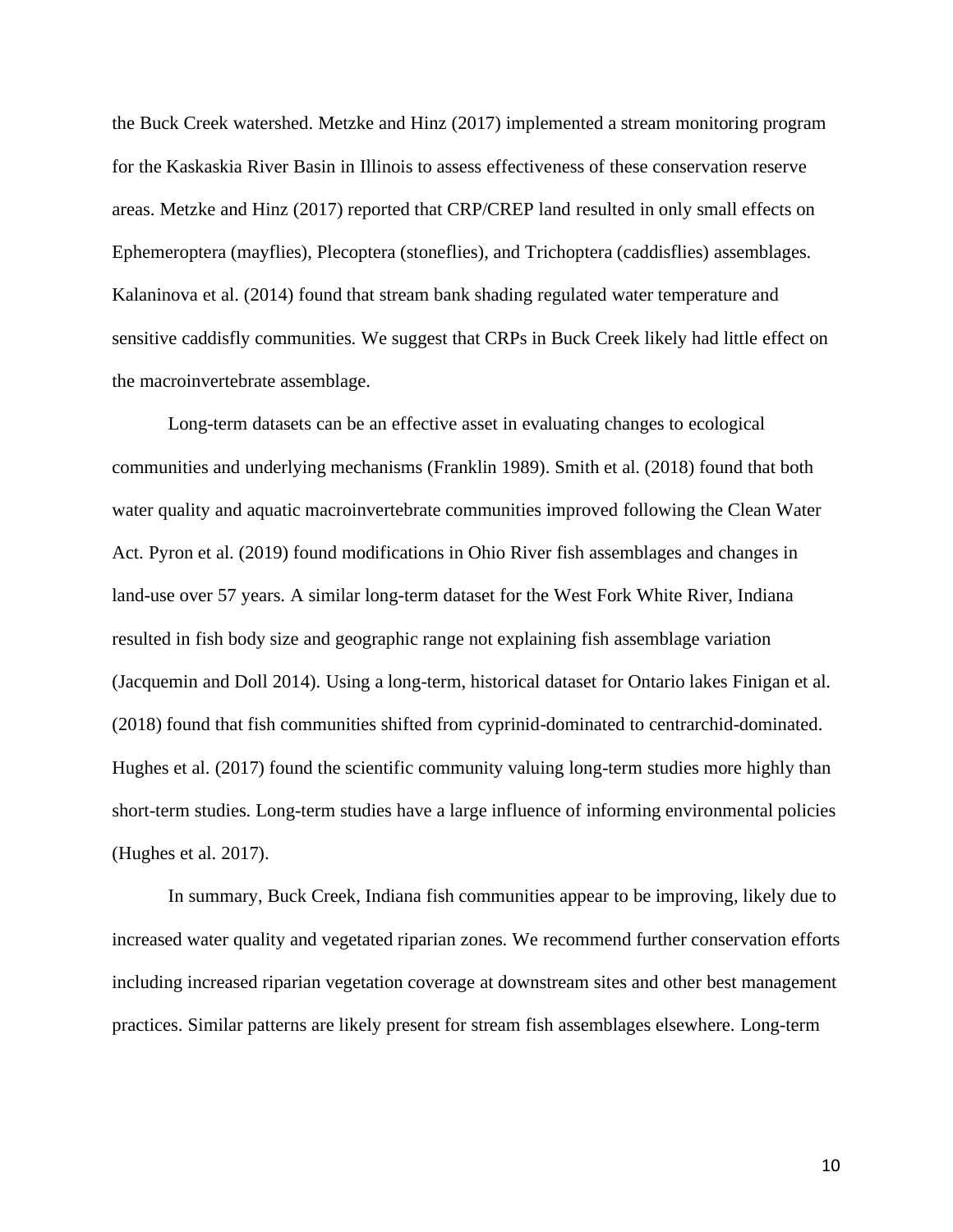datasets, like the one used here, tell a story focused on the community, and allow local scientists/managers to see if their current practices are effective or need to be changed.

#### **Literature Cited**

- Allan, J. D. 2004. Landscapes and riverscapes: The influence of land use on stream ecosystems. Annual Review of Ecology, Evolution, and Systematics **35**: 257-284.
- Bates, D., Maechler, M., Bolker, B., Walker, S., Bojesen, R. H., Singmann, H., Dai, B., Scheipl, F., Grothendieck, G., Green, P., and Fox, J. 2019. Linear mixed-effects models using 'eigen' and s4. R package version 1.1-21. https://CRAN.Rproject.org/package=lme4.
- Carlson, K. M., Curran, L. M., Ponette-Gonzalez, A. G., Ratnasari, D., Ruspita, Lisnawati, N., Purwanto, Y., Brauman, K. A., and Raymon, P. A. 2014. Influence of watershed-climate interactions on stream temperature, sediment yield, and metabolism along a land use intensity gradient in Indonesian Borneo. Journal of Geophysical Research: Biogeosciences **119**: 1110-1128.
- Clarke, K. R. 1993. Non-parametric multivariate analyses of changes in community structure. Australian Journal of Ecology **18**: 117-143.
- Cleland, E. E., Collins, S. L., Dickson, T. L., Farrer, E. C., Gross, K. L., Gherardi, L. A., Hallett, L. M., Hobbs, R. J., Hsu, J. S., Turnbull, L., and Suding, K. N. 2013. Sensitivity of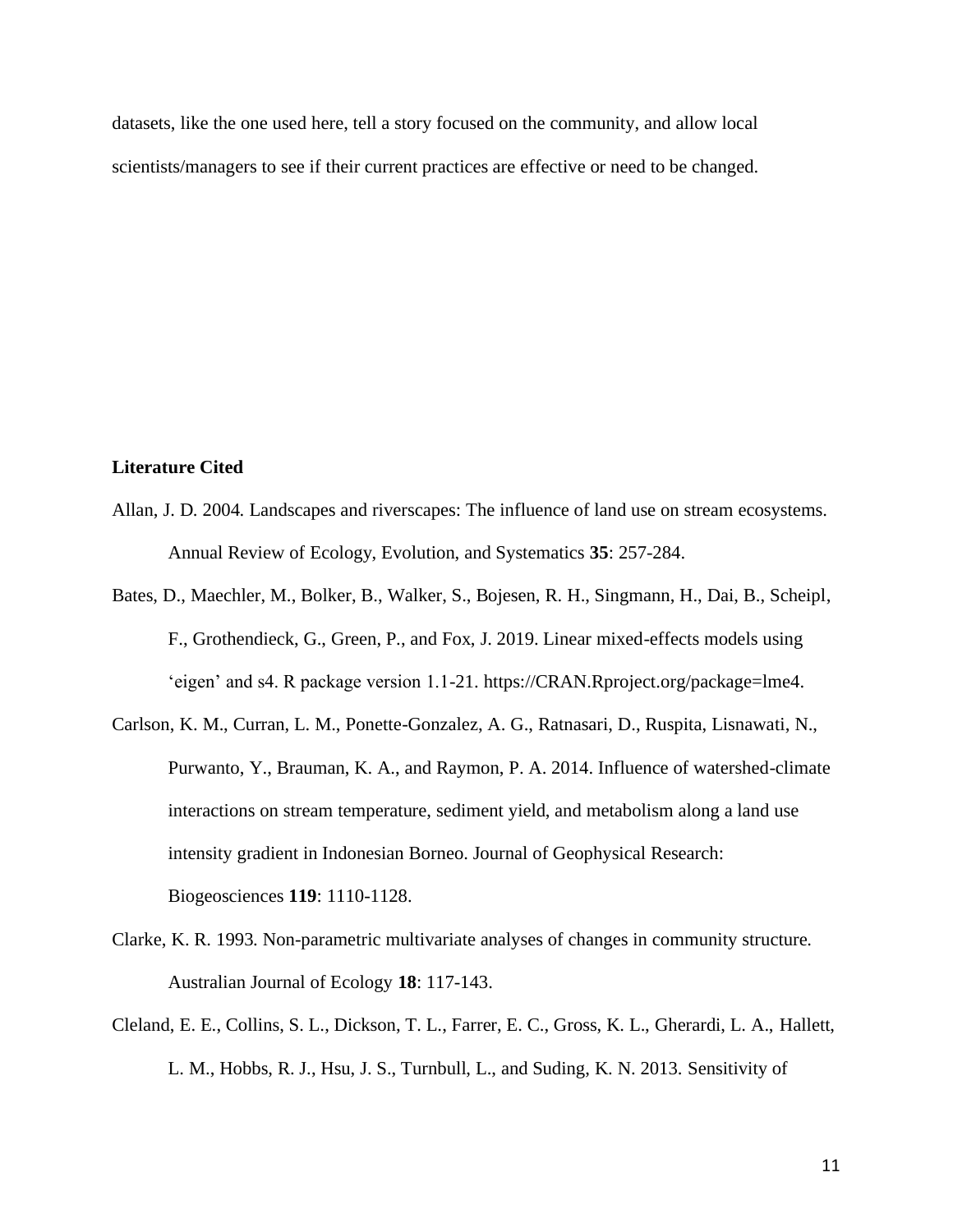grassland plant community composition to spatial vs. temporal variation in precipitation. Ecology **94**: 1687-96.

- Collins, S. L., Suding, K. N., Cleland, E. E., Batty, M., Pennings, S. C., Gross, K. L., Grace, J. B., Gough, L., Fargione, J. E., and Clark, C. M. 2008. Rank clocks and plant community dynamics. Ecology **89**: 3534-41.
- Falke, J. A., and Fausch, K. D. 2010. From Metapopulations to Metacommunities: Linking Theory with empirical observations of the spatial population dynamics of stream fishes. Pages 207-233 *in* K. B. Gido and D. A. Jackson, editors. Community ecology of stream fishes: concepts, approaches, and techniques. American Fisheries Society, Symposium 73, Bethesda, Maryland.
- Franklin, J. F. 1989. Importance and justification of long-term studies in ecology. Long-Term Studies in Ecology: 3-19.
- Finigan, P. A., Mandrak, N. E., and Tufts, B. L. 2018. Large-scale changes in the littoral fish communities of lakes in southeastern Ontario, Canada. Canadian Journal of Zoology **96**: 753-759.
- Grenouillet, G., Pont, D., and Herisse, C. 2004. Within-basin fish assemblage structure: the relative influence of habitat versus stream spatial position on local species richness. Canadian Journal of Fisheries and Aquatic Sciences **61**: 93-102.
- Grossman, G. D., Dowd, J. F., and Crawford, M. 1990. Assemblage stability in stream fishes: a review. Environmental Management **14**: 661-671.
- Grossman, G. D., and Sabo, J. L. 2010. Incorporating environmental variation into models of community stability: Examples from stream fish. Pages 407-426 *in* K. B. Gido and D. A.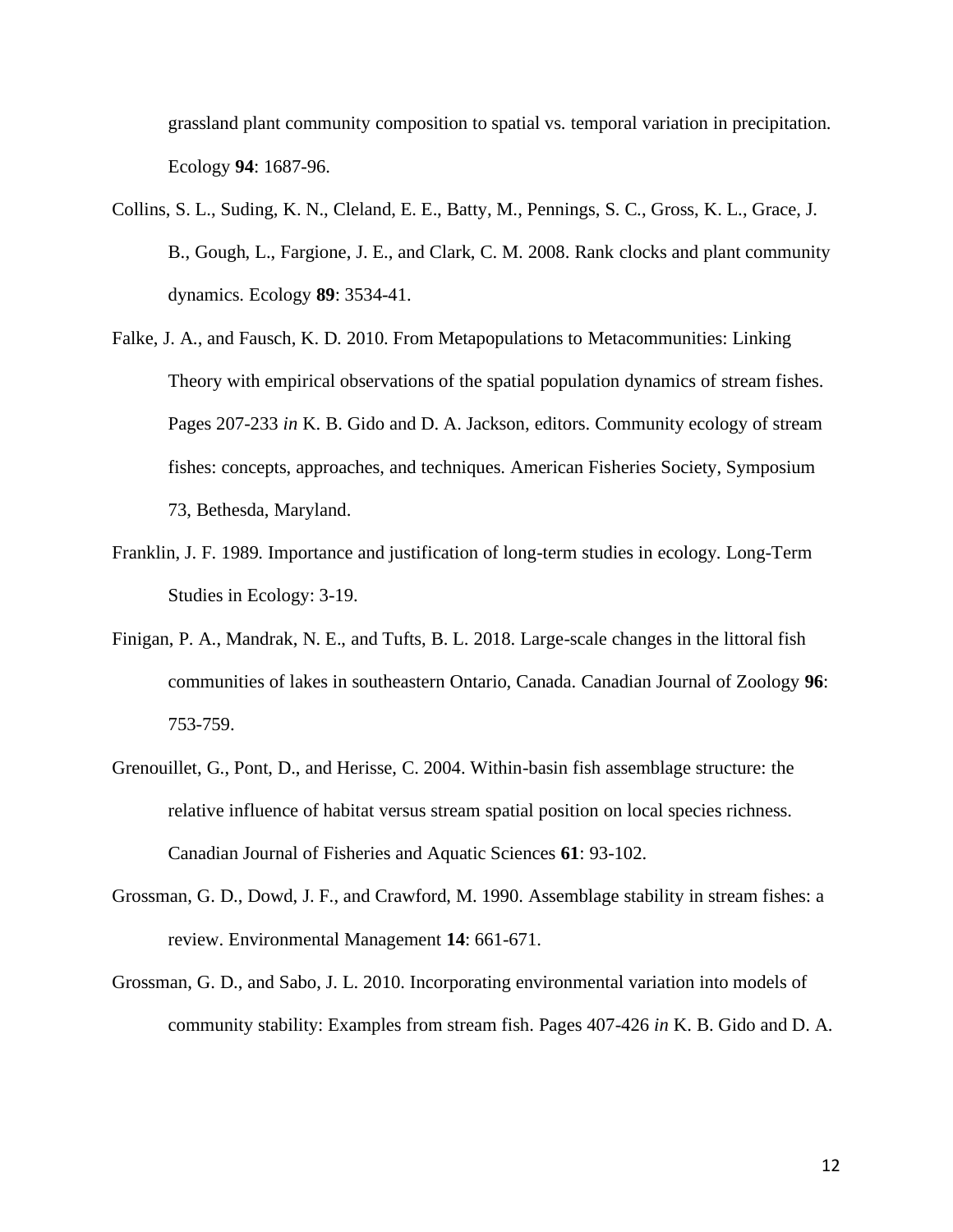Jackson, editors. Community ecology of stream fishes: concepts, approaches, and techniques. American Fisheries Society, Symposium 73, Bethesda, Maryland

- Herbert, M. E., and Gelwick, F. P. 2003. Spatial variation of headwater fish assemblages explained by hydrologic variability and upstream effects of impoundment. Copeia **2**: 273- 284.
- Holloway, D. 2018. Muncie Sanitary District Bureau of Water Quality Annual Fish Community Report. 1-146.
- Holloway, D., Doll, J., and Shields, R. 2018. The temporal effects of heavy metal contamination of the fish community of the West Fork White River, Delaware County, Indiana, USA. Environmental Monitoring and Assessment **190**: 695.
- Hughes, B. B., Beas-Luna, R., Barner, A. K., Brewitt, K., Brumbaugh, D. R., Cerny-Chipman, E. B., Close, S. L., Coblentz, K. E., De Nesnera, K. L., Drobnitch, S. T., Figurski, J. D., Focht, B., Friedman, M., Freiwald, J., Heady, K. K., Heady, W. N., Hettinger, A., Johnson, A., Karr, K. A., Mahoney, B., Moritsch, M. M., Osterback, A.-M. K., Reimer, J., Robinson, J., Rohrer, T., Rose, J. M., Sabal, M., Segui, L. M., Shen, C., Sullivan, J., Zuercher, R., Raimondi, P. T., Menge, B. A., Grorud-Colvert, K., Novak, M., Carr., M. H. 2017. Long-term studies contribute disproportionately to ecology and policy. BioScience **67**: 271-281.
- Infante, D. M., and Allan, J. D. 2010. Response of stream fish assemblages to local-scale habitat as influenced by landscape: A mechanistic investigation of stream fish assemblages. Pages 371-397 *in* K. B. Gido and D. A. Jackson, editors. Community ecology of stream fishes: concepts, approaches, and techniques. American Fisheries Society, Symposium 73, Bethesda, Maryland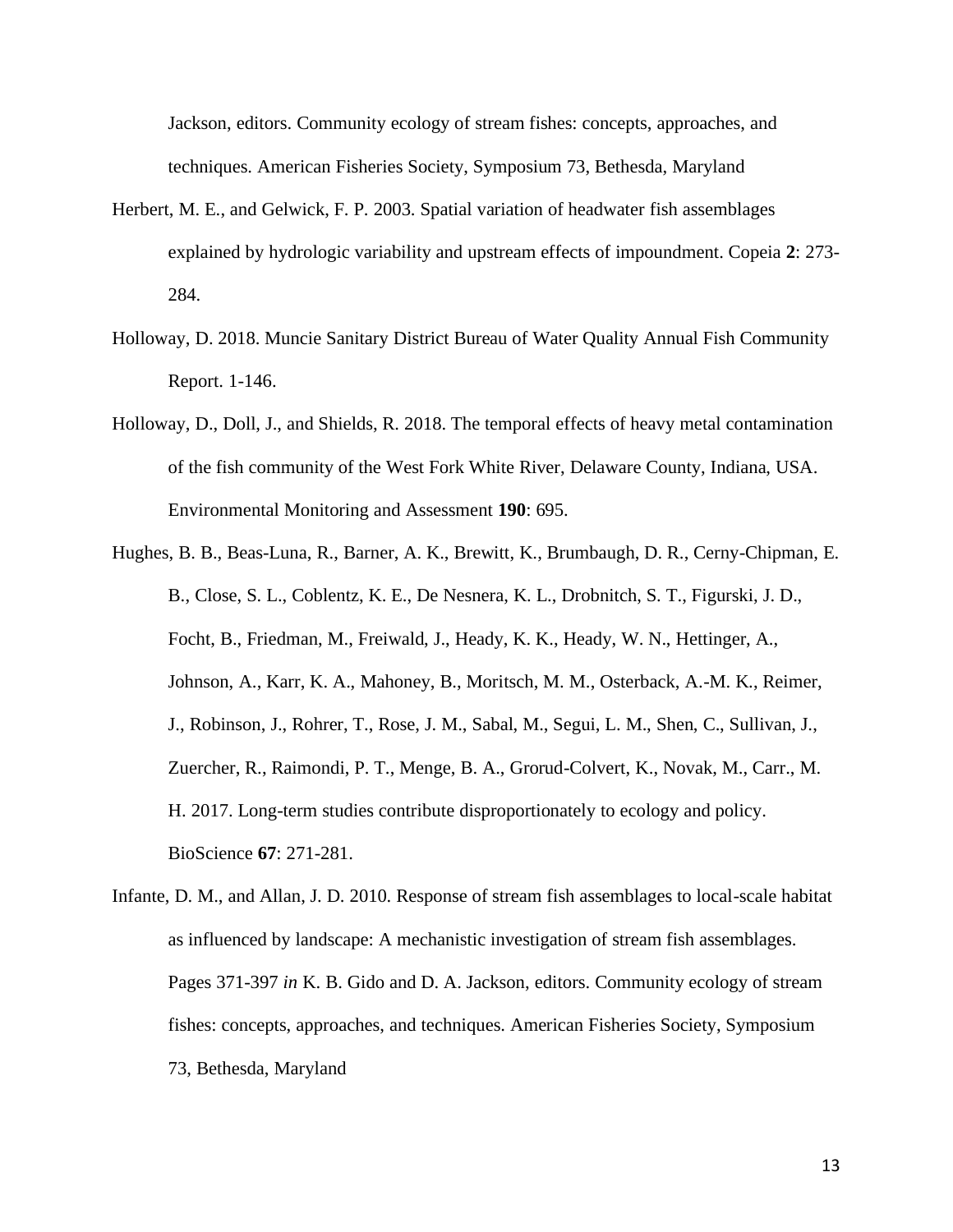- Jacquemin, S. J., and Doll, J. C. 2014. Body size and geographic range do not explain long term variation in fish populations: A Bayesian phylogenetic approach to testing assembly processes in stream fish assemblages. PLoS ONE **9**: 1-9.
- Jeppesen, E., Mehner, T., Winfield, I. J., Kangur, K., Sarvala, J., Gerdeaux, D., Rask, M., Malmquist, H. J., Holmgren, K., Volta, P., Romo, S., Eckmann, R., Sandstrom, A., Blanco, S., Kangur, A., Stabo, H. R., Tarvainen, M., Ventela, A.-M., Sondergaard, M., Lauridsen, T., L., and Meerhoff, M. 2012. Impacts of climate warming on the long-term dynamics of key fish species in 24 European lakes. Hydrobiologia **694**: 1-39.
- Kalaninova, D., Bulankova, E., and Sporka, F. 2014. Caddisflies (Trichoptera) as good indicators of environmental stress in mountain lotic ecosystems. Biologia **69**: 1030-1045.
- Kenkel, N.C. and L. Orlóci. 1986. Applying metric and nonmetric multidimensional scaling to ecological studies: some new results. Ecology **67**: 919-928.
- Matthews, W. J. 1998. Patterns in freshwater fish ecology. Chapman & Hall, Norwell, MA.
- Matthews, W. J., and Marsh-Matthews, E. 2017. Stream fish community dynamics: A critical synthesis. Johns Hopkins University Press, Baltimore, MD.
- McClelland, M. A., Sass, G. G., Cook, T. R., Irons, K. S., Michaels, N. N., O'hara, T. M., and Smith, C. S. 2012. The long-term Illinois River fish population monitoring program. Fisheries **37**: 340-350.
- Metzke, B. A., and Hinz, Jr., L. C. 2017. Establishing an aquatic monitoring program to assess the goals of the Illinois Conservation Reserve Program in the Kaskaskia River Basin. INHS Technical Report.
- Oksanen, J., Blanchet, F.G., Friendly, M. Kindt, R., Legendre, P., McGlinn, D., Minchin, P.R., O'Hara, B., Simpson, G.L., Solymos, P., Stevens, H.H., Szoecs, E., and H. Wagner.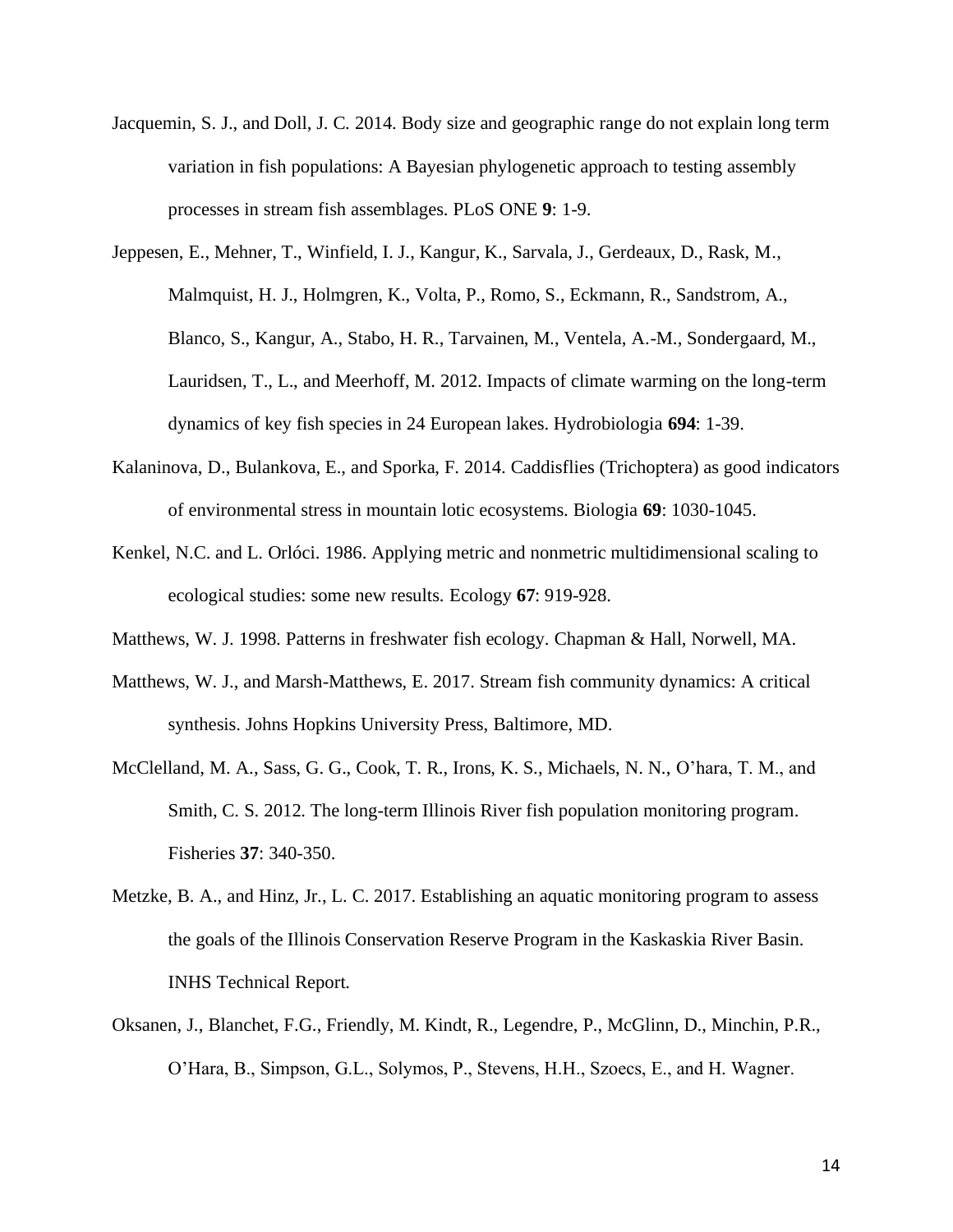2019. Community ecology package. R package version 2.5-5.

https://CRAN.Rproject.org/package=vegan.

- Poff, N. L., and Allan, J. D. 1995. Functional organization of stream fish assemblages in relation to hydrological variability. Ecological Society of America **76**: 606-627.
- Poff, N. L., Bledsoe, B. P., and Cuhaciyan, C. O. 2006. Hydrologic variation with land use across the contiguous United States: Geomorphic and ecological consequences for stream ecosystems. Geomorphology **79**: 264-285.
- Pyron, M. and K. Neumann. 2008. Hydrologic alterations in the Wabash River watershed, USA. River Research and Application **24**:1175-1184.
- Pyron, M., Mims, M. C., Minder, M. M., Shields, R. C., Chodkowski, N., and Artz, C. C. 2019. Long-term fish assemblages of the Ohio River: Altered trophic and life history strategies with hydrologic alterations and land use modifications. PLoS ONE **14**: 1-16.
- Pyron, M. and Deegan, D. J. In-review. Fish assemblages of the St. Joseph River watershed, Indiana: Effects of mainstem dams.
- R Core Team. 2019. R: A language and environment for statistical computing. Vienna: R Foundation for Statistical Computing. http://www.R-project.org/.
- Reash, R. J. and Berra, T. M. 1987. Comparison of fish communities in a clean-water stream and an adjacent polluted stream. The American Midland Naturalist **118**: 301-322.
- Rice, D. and Zimmerman, B. 2019. A naturalist's guide to the fishes of Ohio. Special publication of the Ohio Biological Survey. vii – 391 p.
- Roberts, J. H., and Hitt, N. P. 2010. Longitudinal structure in temperate stream fish communities: Evaluating conceptual models with temporal data. Pages 281-299 *in* K. B. Gido and D.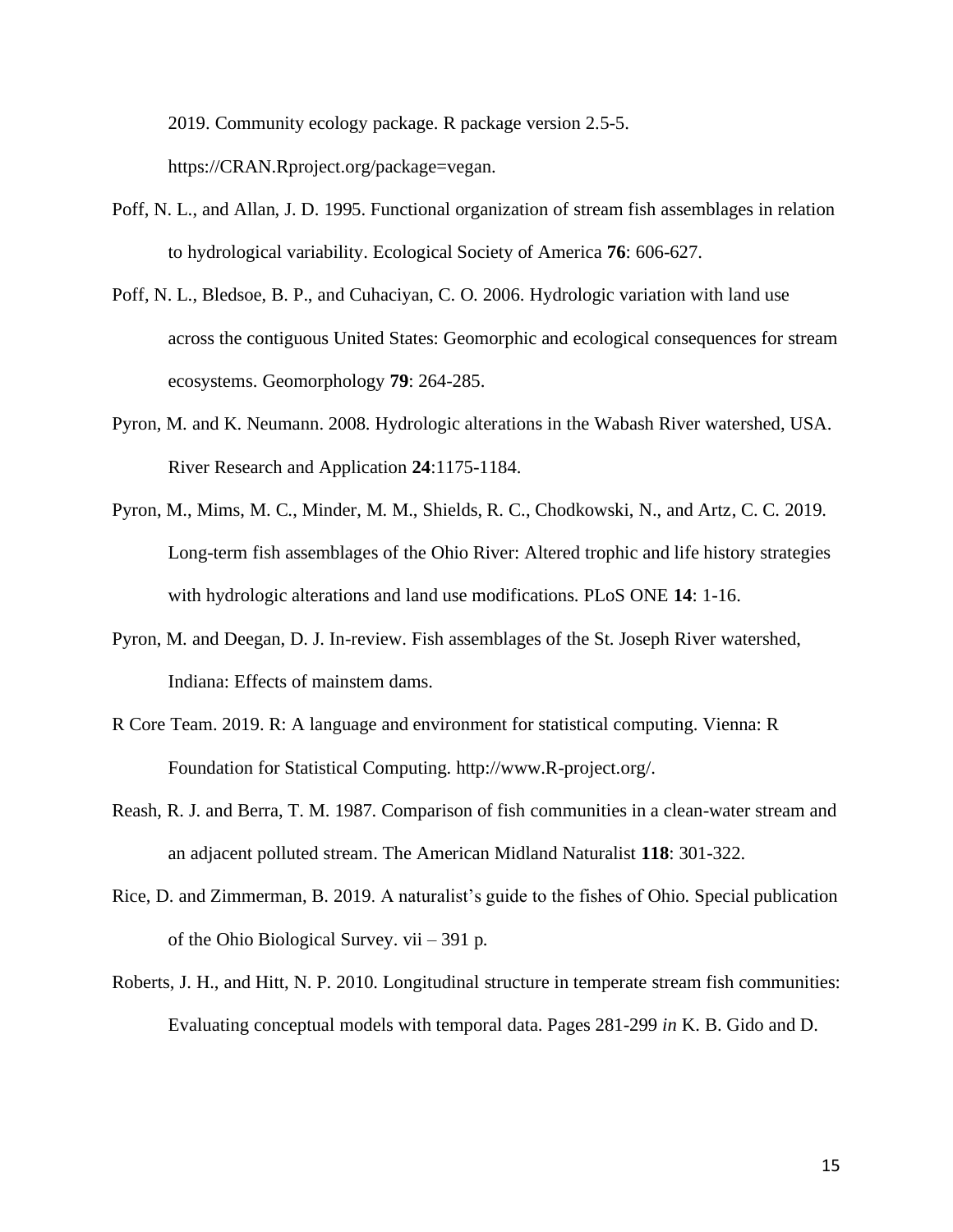A. Jackson, editors. Community ecology of stream fishes: concepts, approaches, and techniques. American Fisheries Society, Symposium 73, Bethesda, Maryland.

- Rose, S., and Peters, N. E. 2001. Effects of urbanization on streamflow in the Atlanta area (Georgia, USA): A comparative hydrological approach. Hydrological Processes **15**: 1441-1457.
- Roy, M. L., and Le Pichon, C. 2017. Modelling functional fish habitat connectivity in rivers: A case study for prioritizing restoration actions targeting brown trout. Aquatic Conservation: Marine and Freshwater Ecosystems **27**: 927-937.
- Rusch, G., and van der Maarel, E. 1992. Species turnover and seedling recruitment in limestone grasslands. Oikos **63**: 139-146.
- Schilling, K. E., and Helmers, M. 2008. Effects of subsurface drainage tiles on streamflow in Iowa agricultural watersheds: Exploratory hydrography analysis. Hydrological Processes **22**: 4497-4506.
- Simon, Thomas P. 1998. Development of Index of Biotic Integrity expectations for the ecoregions of Indiana: V. Eastern Corn Belt Plain. United States Environmental Protection Agency.
- Simon, T. P., and Tomelleri, J. R. (Illustrator). 2011. *Fishes of Indiana: A field guide*. Indiana University Press, Bloomington, Indiana, USA.

Smith, A. J., Duffy, B. T., Onion, A., Heitzman, D. L., Lojpersberger, J. L., Mosher, E. A., and Novak, M. A. 2018. Long-term trends in biological indicators and water quality in rivers and streams of New York State (1972-2012). River Research and Applications **34**: 442- 450.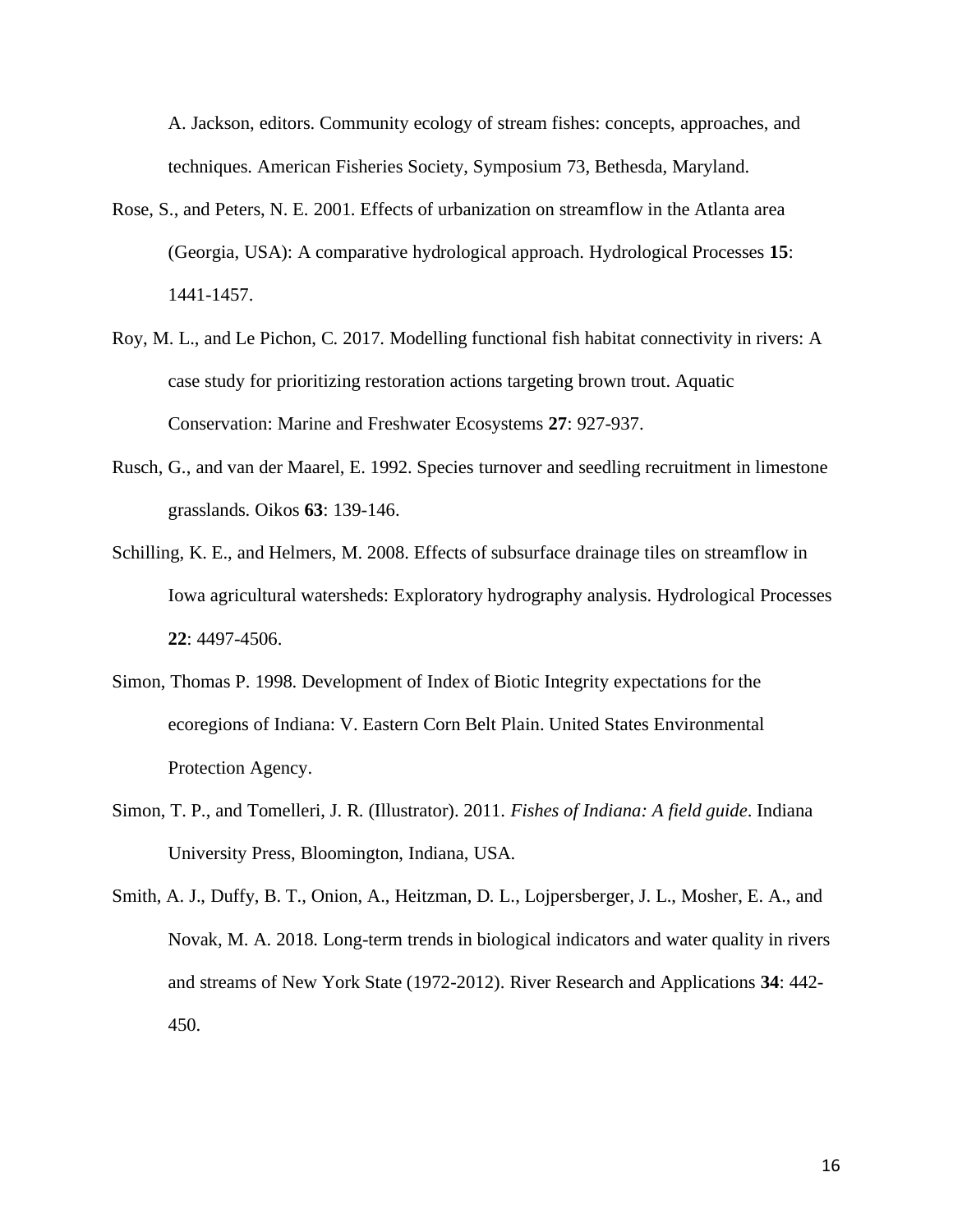- Subehi, L., Fukushima, T., Onda, Y., Mizugaki, S., Gomi, T., Kosugi, K., Hiramatsu, S., Kitahara, H., Kuraji, K., Terajima, T. 2010. Analysis of stream water temperature changes during rainfall events in forested watersheds. Limnology **11**: 115-124.
- Taylor, C. M., and Warren Jr., M. L. 2001. Dynamics in species composition of stream fish assemblages: Environmental stability variability and nested subsets. Ecology **82**: 2320- 2330.
- United States Department of Agriculture (USDA). 2011. Natural Resources Conservation Service, National Cartography and Geospatial Center, National Land Cover Dataset. [http://www.ncgc.nrcs.usda.gov.](http://www.ncgc.nrcs.usda.gov/)
- Violin, C. R., Cada, P., Sudduth, E. B., Hassett, B. A., Penrose, D. L., and Bernhardt, E. S. 2011. Effects of urbanization and urban stream restoration on the physical and biological structure of stream ecosystems. Ecological Applications **21**: 1932-1949. in
- Wang, L., Lyons, J., and Kanehl, P. 2001. Impacts of urbanization on stream habitat and fish across multiple spatial scales. Environmental Management **28**: 255-266.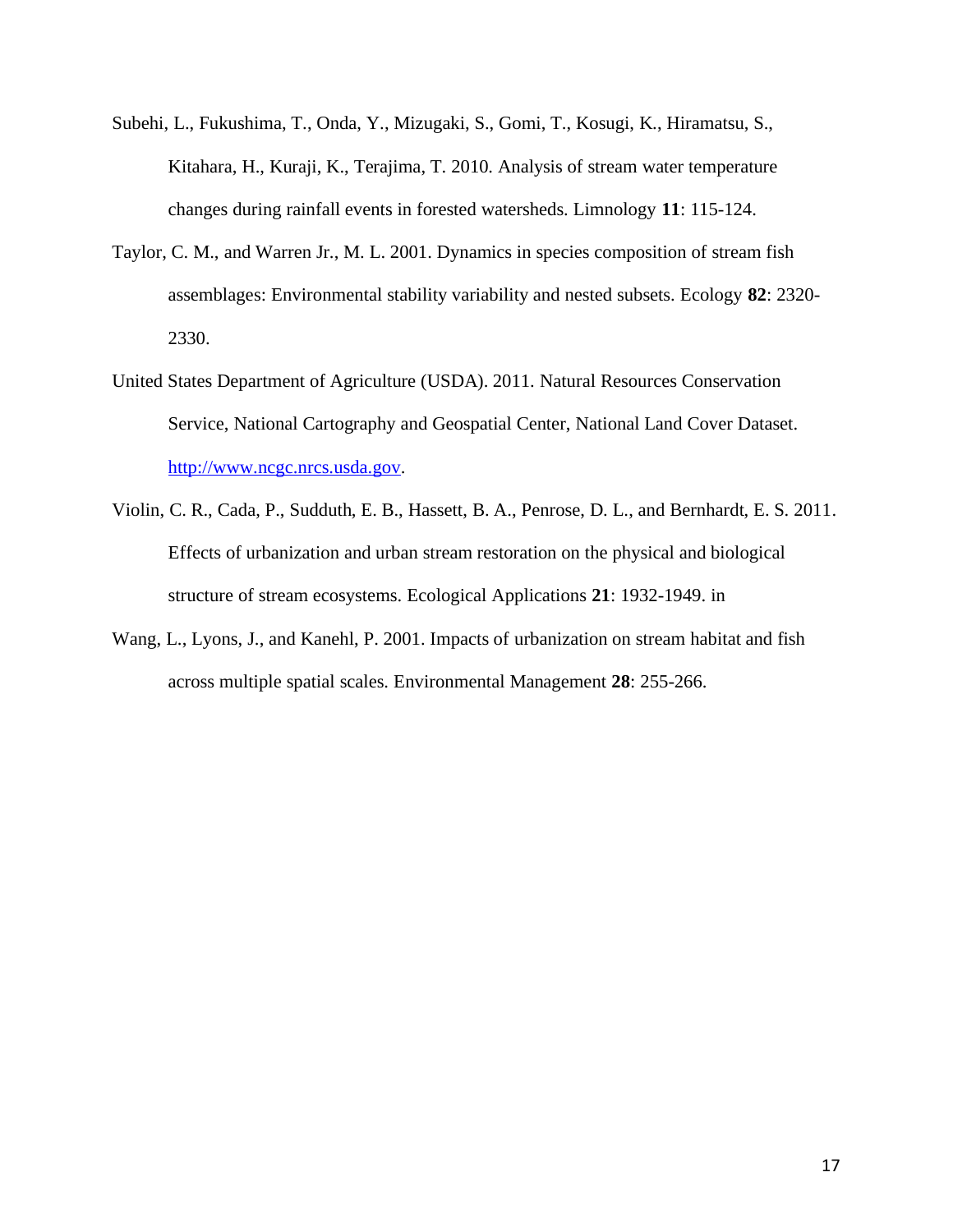# **Tables and Figures**

**Figure 1**. Sample sites on Buck Creek in Delaware County, Indiana, USA.



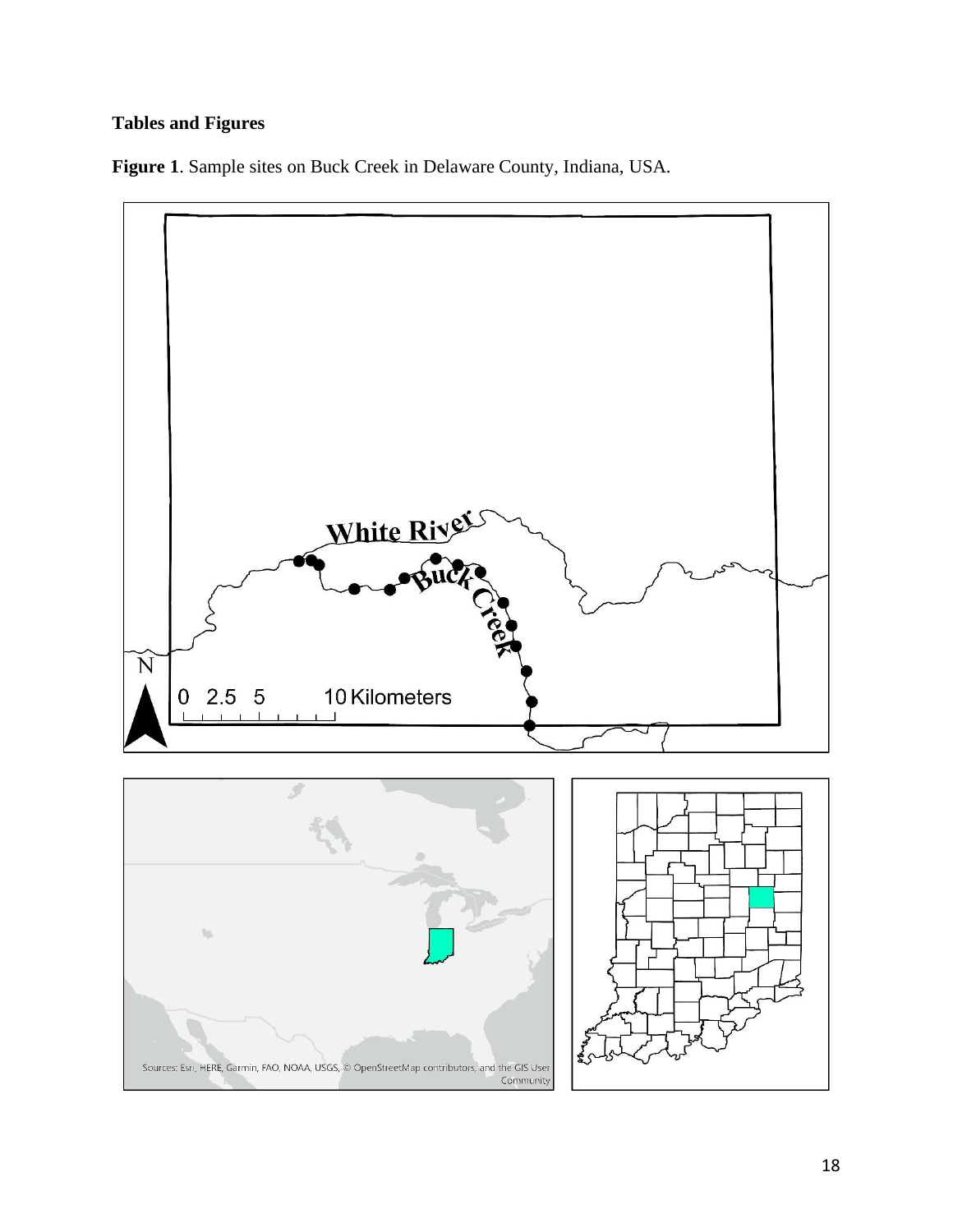**Figure 2**. Results of linear mixed effects model (random slope and intercept for each sample site) predicting species richness for fish assemblages of Buck Creek, IN. Lines correspond to model predictions by sample site.

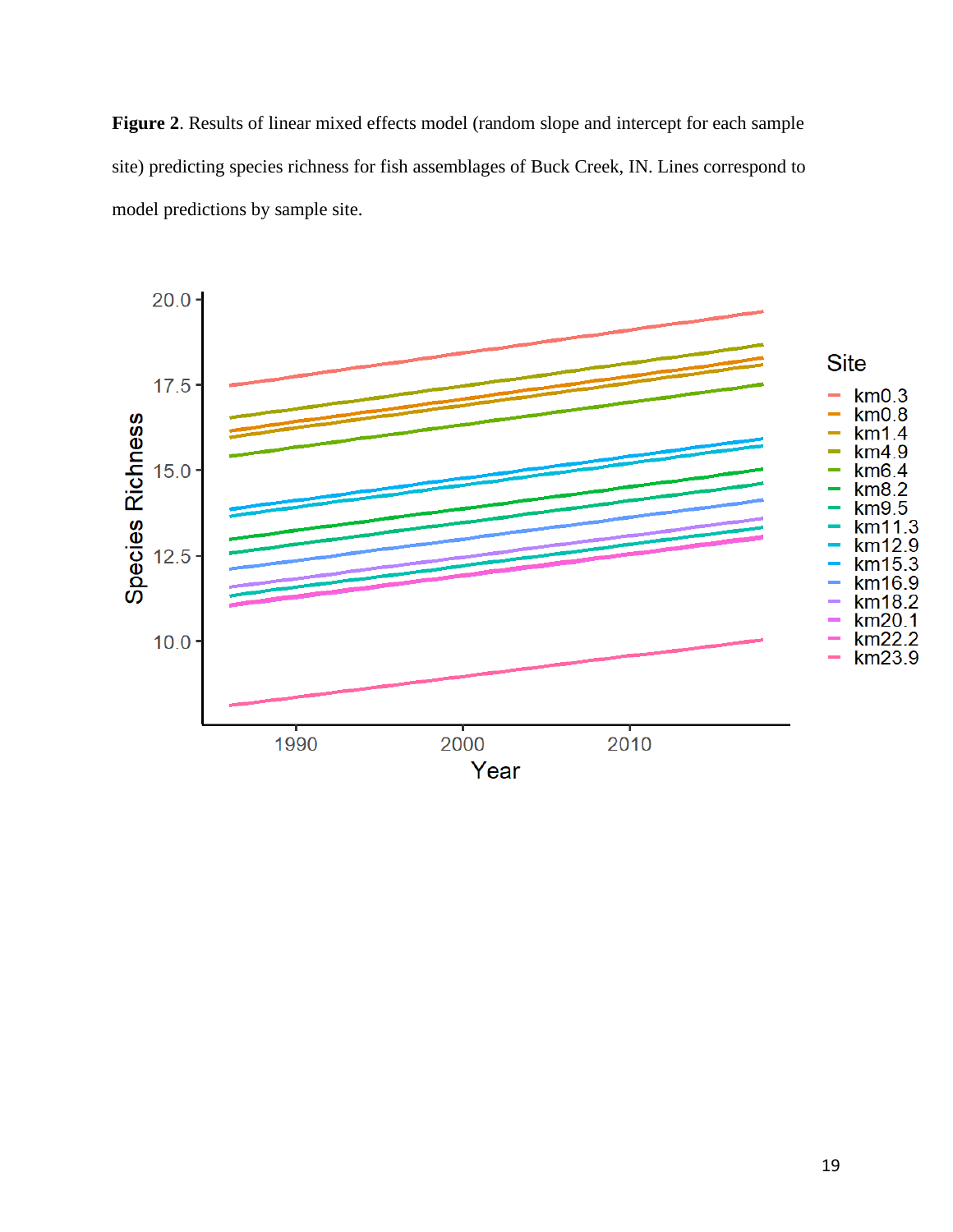**Figure 3**. Results of linear mixed effects model (random slope and intercept for each sample site) predicting catch per unit effort for fish assemblages of Buck Creek, IN. Lines correspond to model predictions by sample site.

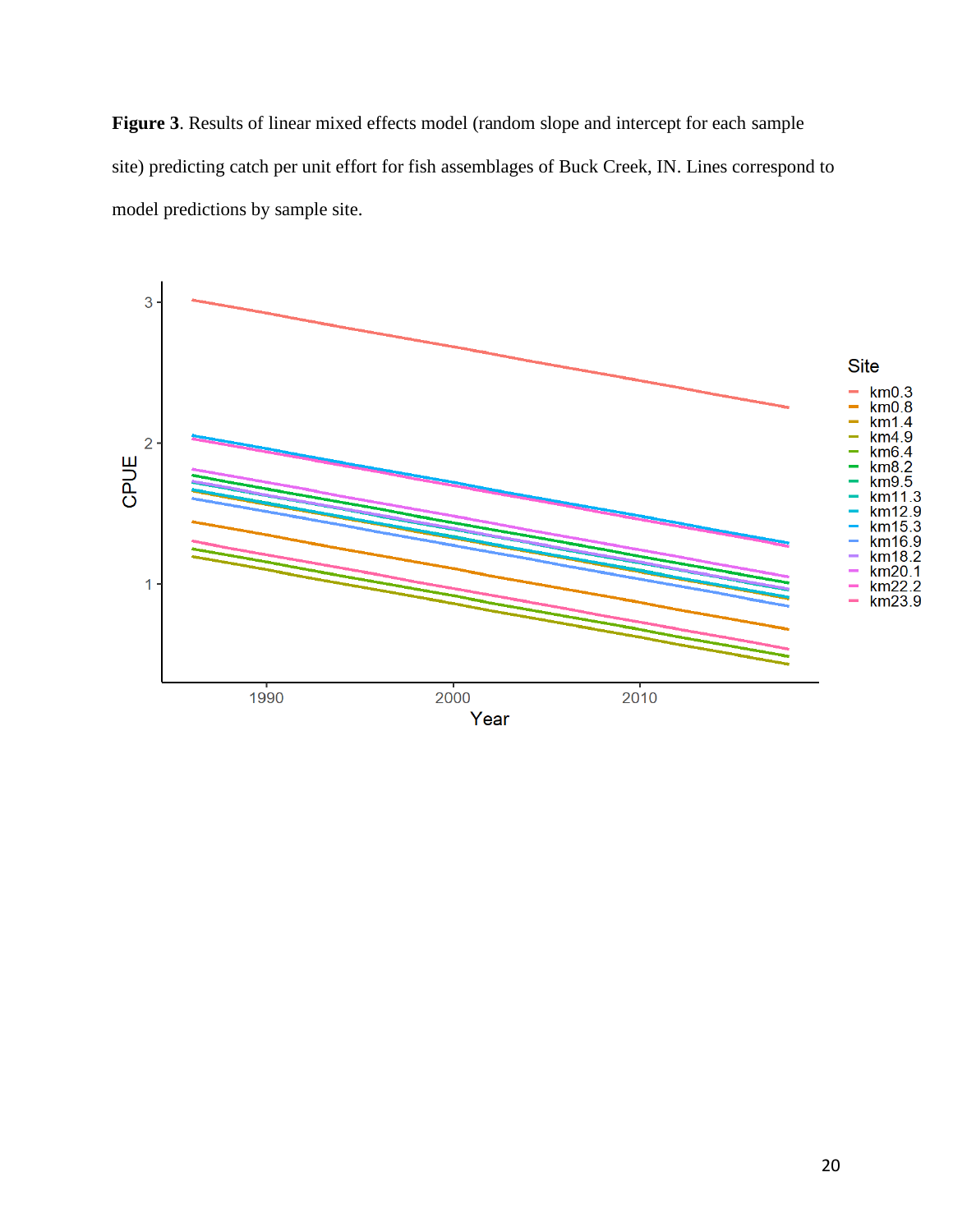

**Figure 4**. Annual turnover rate of fish assemblages in Buck Creek 1986-2018.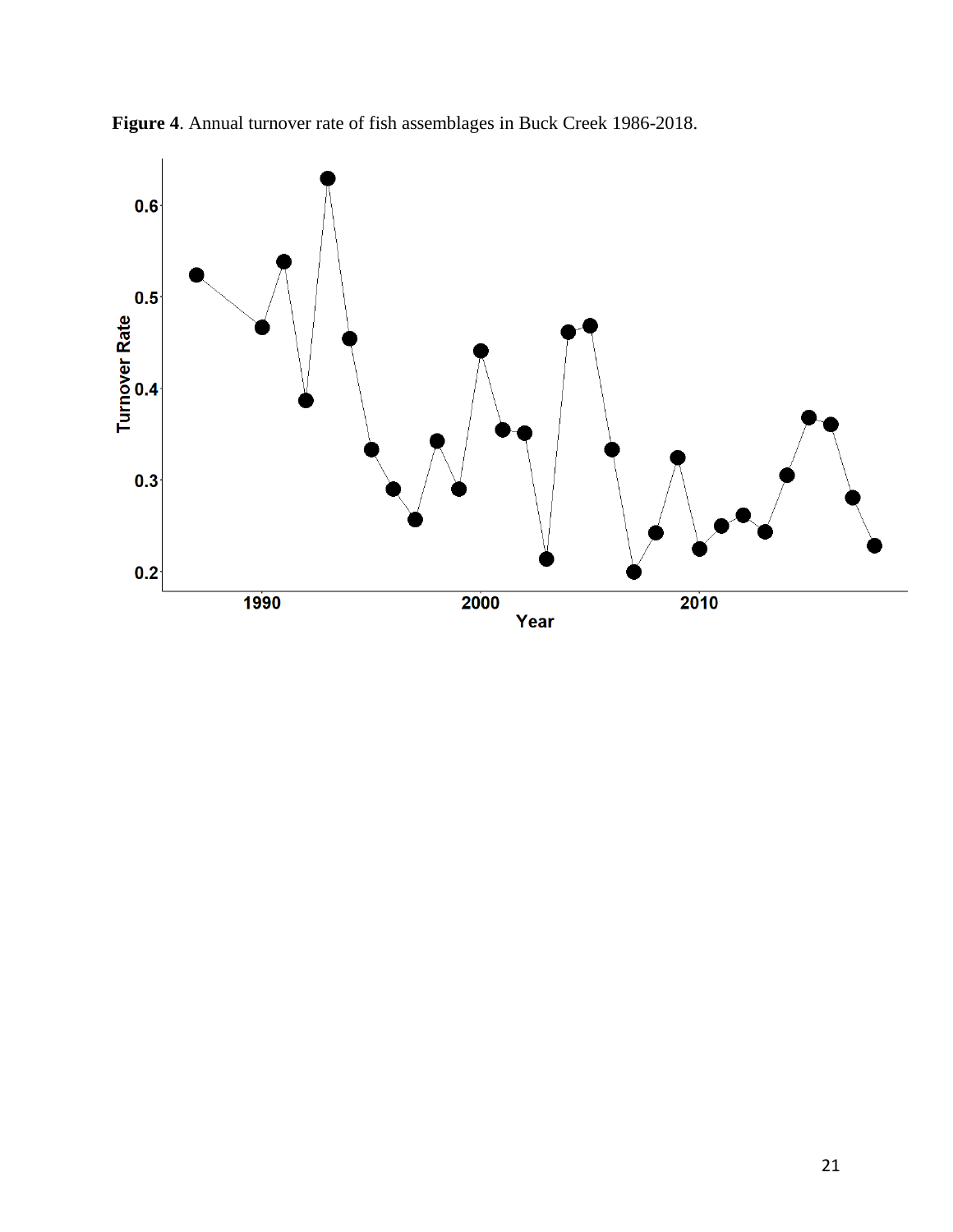

**Figure 5**. Average coefficients of variation for all species by year for Buck Creek.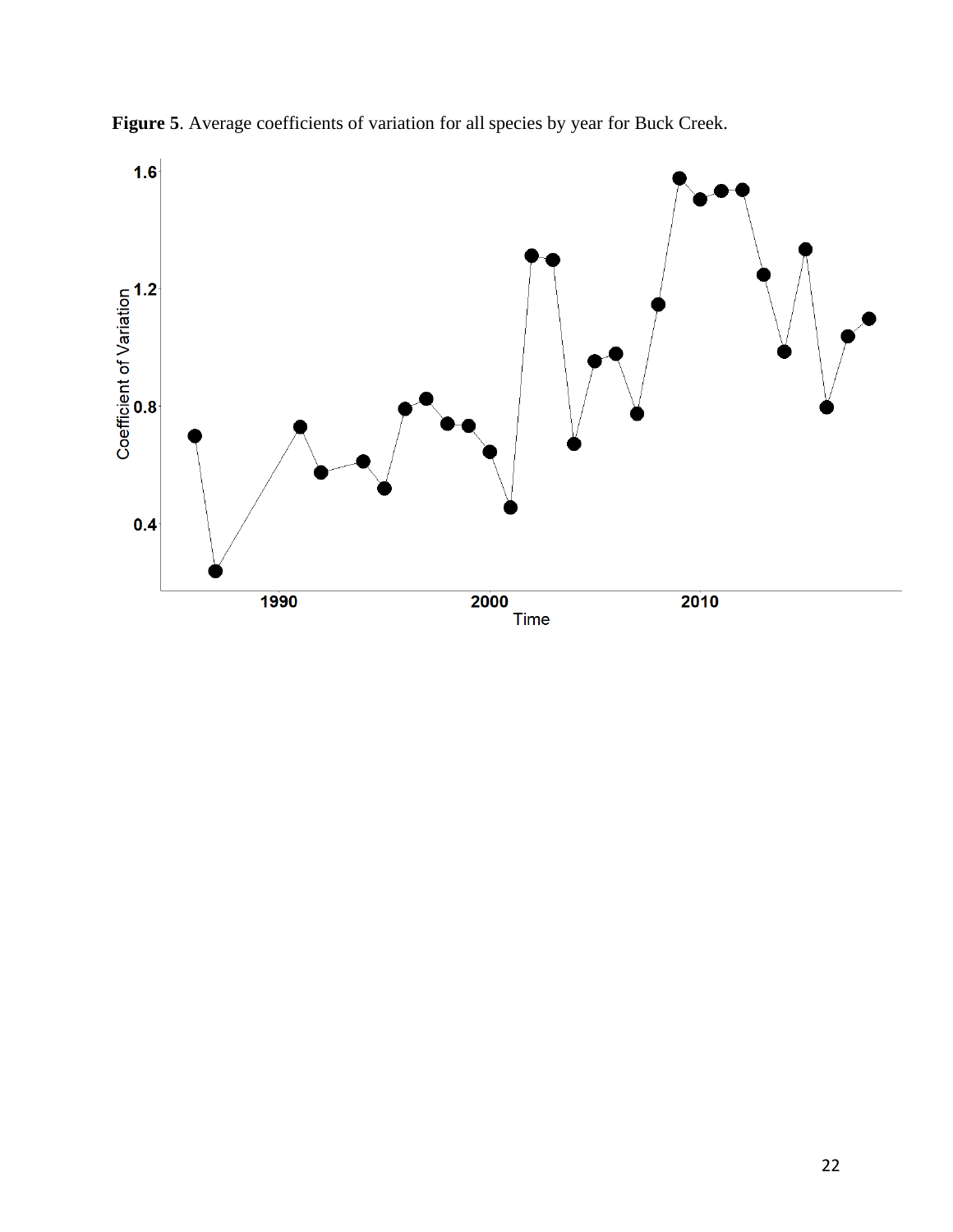

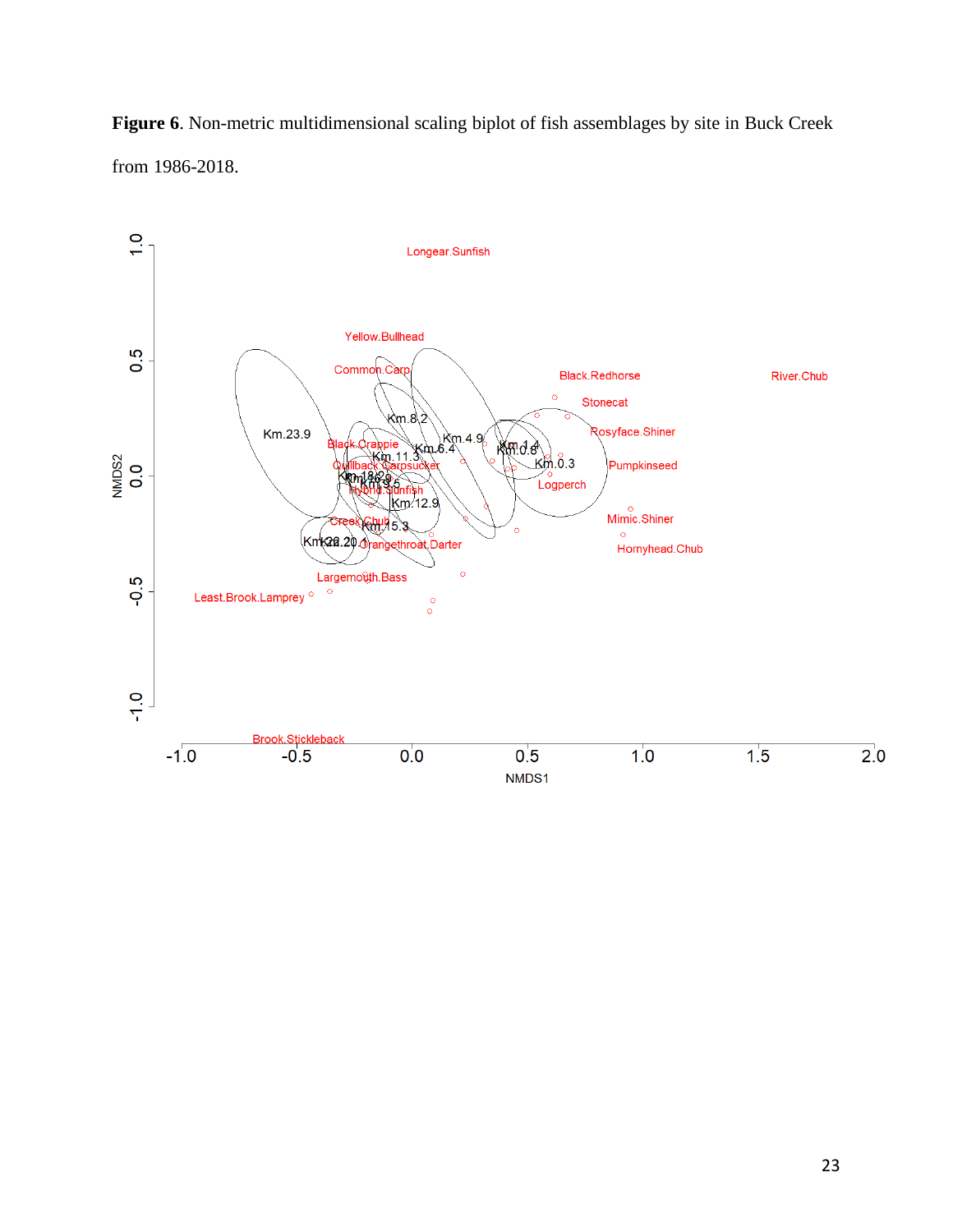**Figure 7**. Non-metric multidimensional scaling biplot of temporal trends in annual fish assemblages for Buck Creek from 1986-2018.

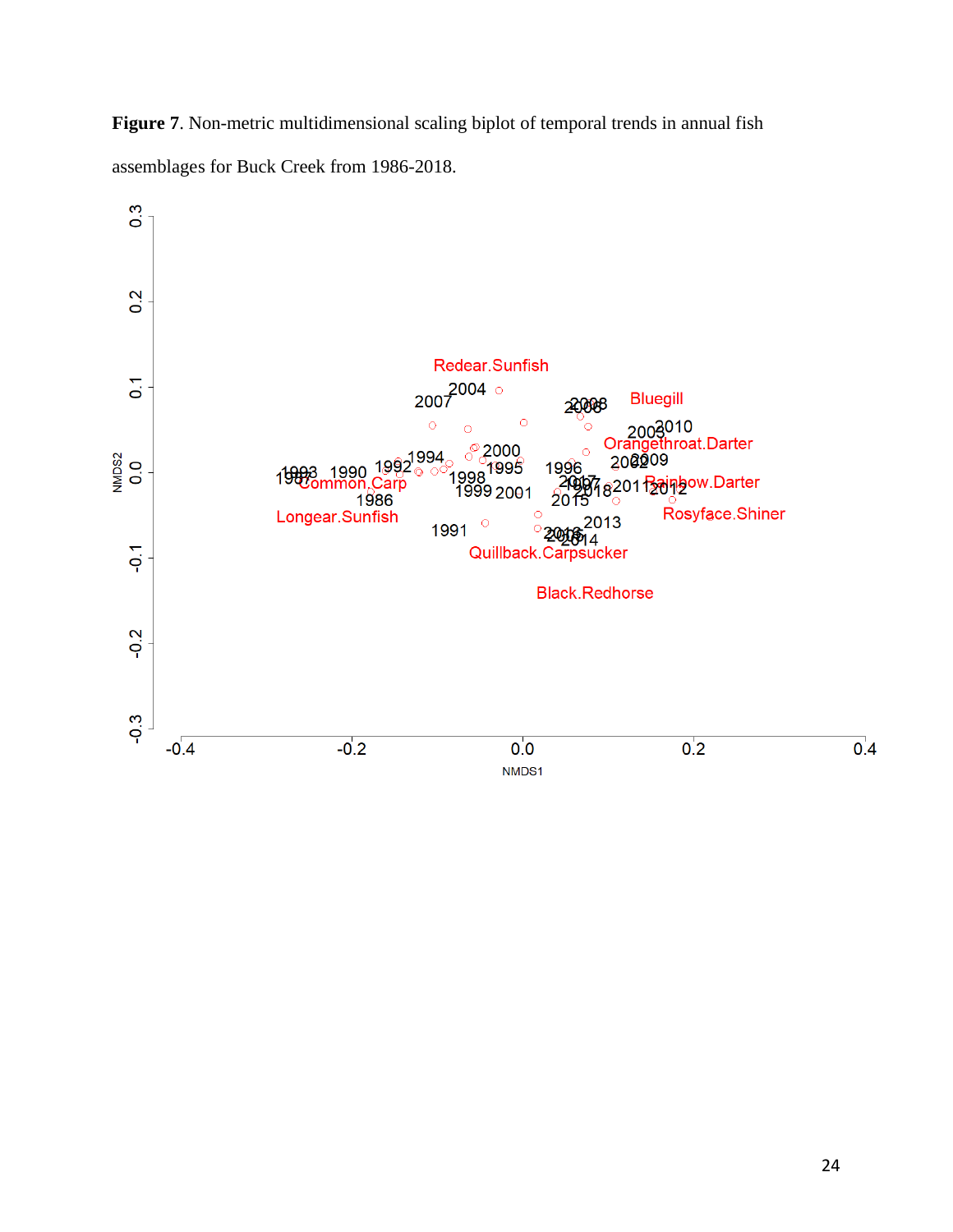Figure 8. Results for linear mixed effects model (random slop and intercept by sample site) predicting relative abundance of tolerant (a) and intolerant (b) fishes of Buck Creek, IN. Lines correspond to model predictions by sample site

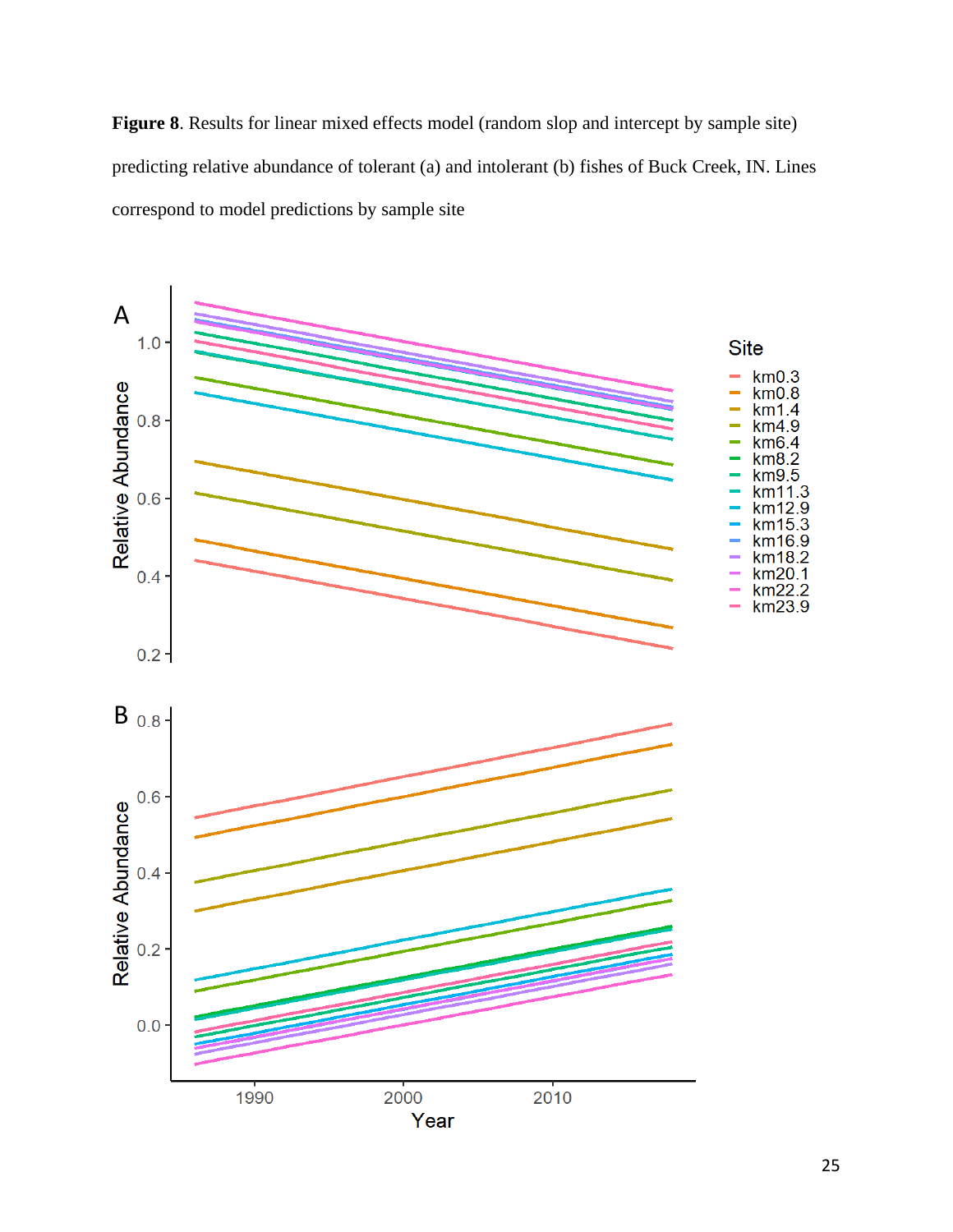**Figure 9**. Results of linear mixed effects model (random slope and intercept for each sample site) predicting relative abundance for trophic guilds of fish assemblages in Buck Creek, IN. Lines correspond to model predictions by sample site. Herbivore-detritivores (a), invertivores (b), omnivores (c), and piscivores (d).

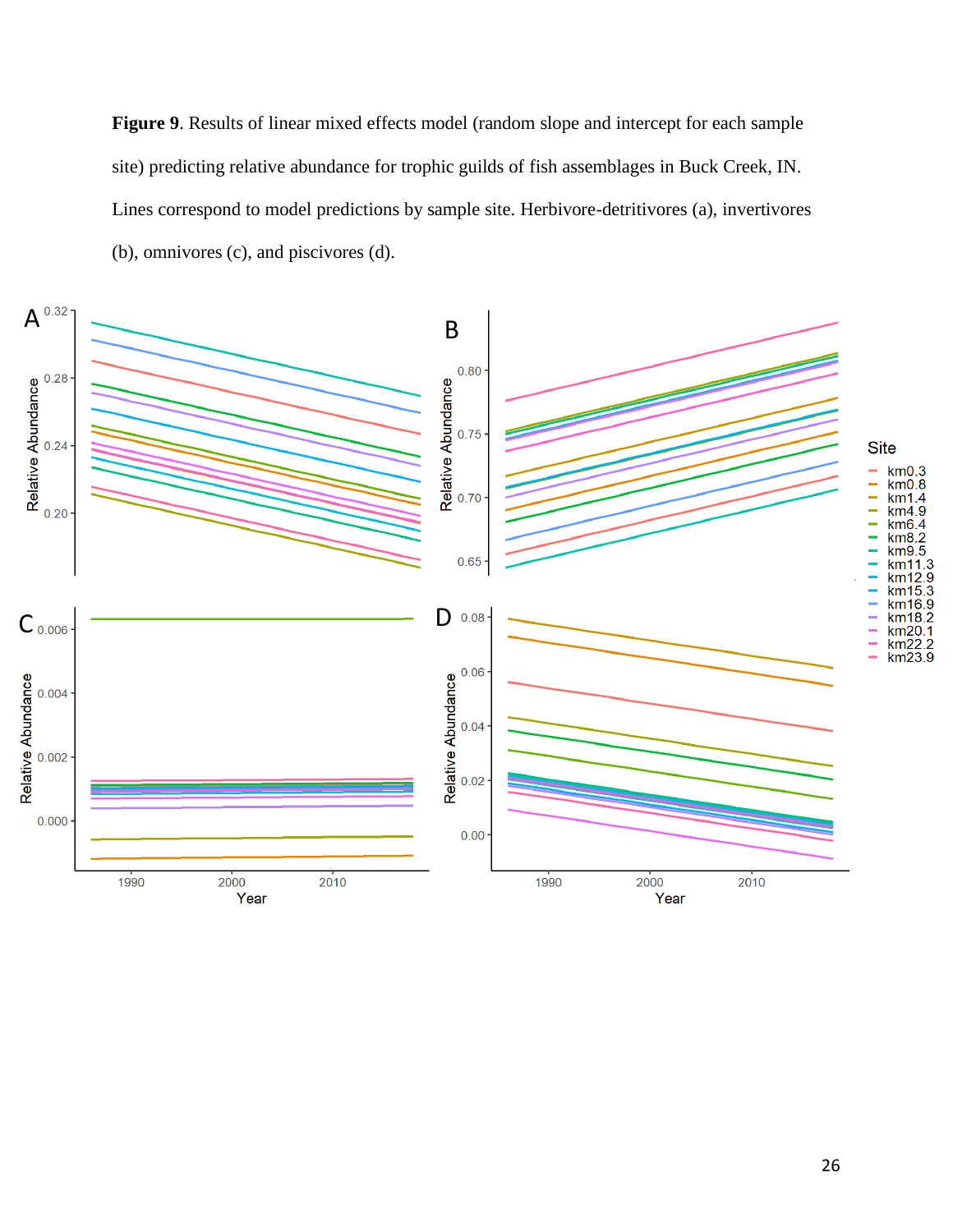Figure 10. Results of linear mixed effects model (random slope and intercept for each sample site) predicting in-stream temperature of Buck Creek, IN. Lines correspond to model predictions by sample site.

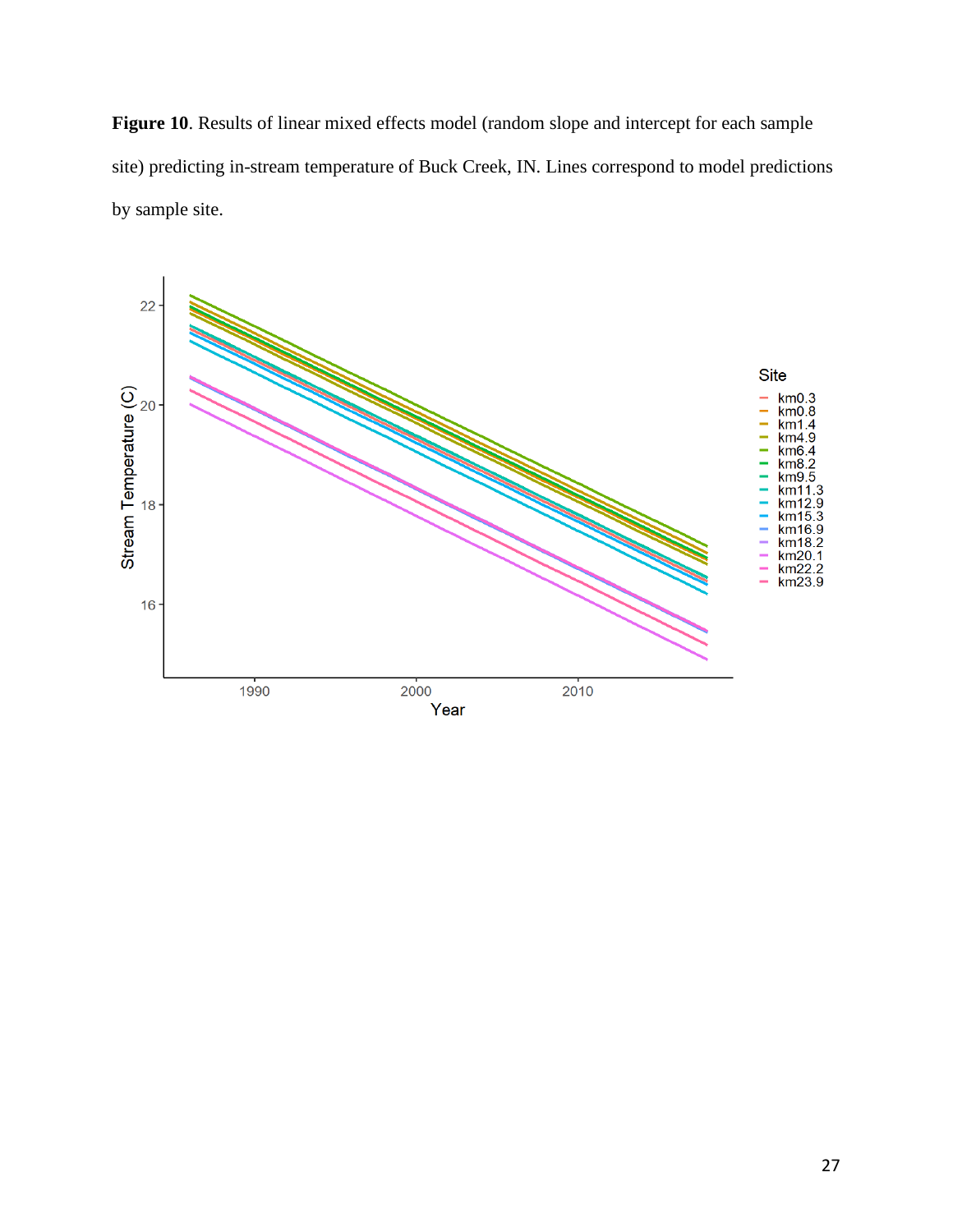#### **Appendix A: List of Species Collected From 1986-2018**

#### **Catostomidae (Suckers) Esocidae (Pikes)**

*Minytrema melanops* Spotted Sucker **Ictaluridae (Catfishes)** *Centrarchidae* Family Hybrid Sunfish **Percidae (Perches)** *Pomoxis nigromaclatus* Black Crappie **Cottidae (Sculpin)** *Cottus bairdii* Mottled Sculpin **Cyprinidae (Minnows)** *Campostoma anomalum* Central Stoneroller *Cyprinella spiloptera* Spotfin Shiner *Cyprinella whipplei* Steelcolor Shiner *Cyprinus carpio* Common Carp *Luxilus crysocephalus* Striped Shiner *Lythrurus umbratilis* Redfin Shiner *Nocomis biggutatus* Hornyhead Chub *Nocomis micropogon* River Chub *Notemigonus crysoleucas* Golden Shiner *Notropis buccatus* Silverjaw Minnow *Notropis photogenis* Silver Shiner *Notropis rubellus* Rosyface Shiner *Notropis stramineus* Sand Shiner *Notropis volucellus* Mimic Shiner *Pimephales notatus* Bluntnose Minnow *Pimephales promelas* Fathead Minnow *Rhinichthys obtusus* Western Blacknose Dace *Semotilus atromaculatis* Creek Chub

# *Carpiodes carpio* Quillback Carpsucker *Esox americanus* Grass Pickerel *Catostomus commersoni* White Sucker **Gasterosteidae (Sticklebacks)** *Hypentelium nigricans* Northern Hogsucker *Culaea inconstans* Brook Stickleback *Moxostoma duquesnei* Black Redhorse *Ameiurus melas* Black Bullhead *Moxostoma erythurum* Golden Redhorse *Ameiurus natlis* Yellow Bullhead **Centrarchidae (Sunfishes)** *Ictalurus punctatus* Channel Catfish *Ambloplites rupestris* Rockbass *Noturus falvus* Stonecat *Lepomis cyanellus* Green Sunfish *Etheostoma blennioides* Greenside Darter *Lepomis gibbosus* Pumpkinseed *Etheostoma caeruleum* Rainbow Darter *Lepomis macrochirus* Bluegill *Etheostoma nigrum* Johnny Darter *Lepomis megalotis* Longear Sunfish *Etheostoma spectabile* Orangethroat Darter *Lepomis microlophus* Redear Sunfish *Percina caprodes* Logperch *Micropterus dolomieu* Smallmouth Bass *Percina maculate* Blackside Darter *Micropterus salmoides* Largemouth Bass **Petromyzontidae (Lampreys)** *Pomoxis annularis* White Crappie *Lampetra aepyptera* Least Brook Lamprey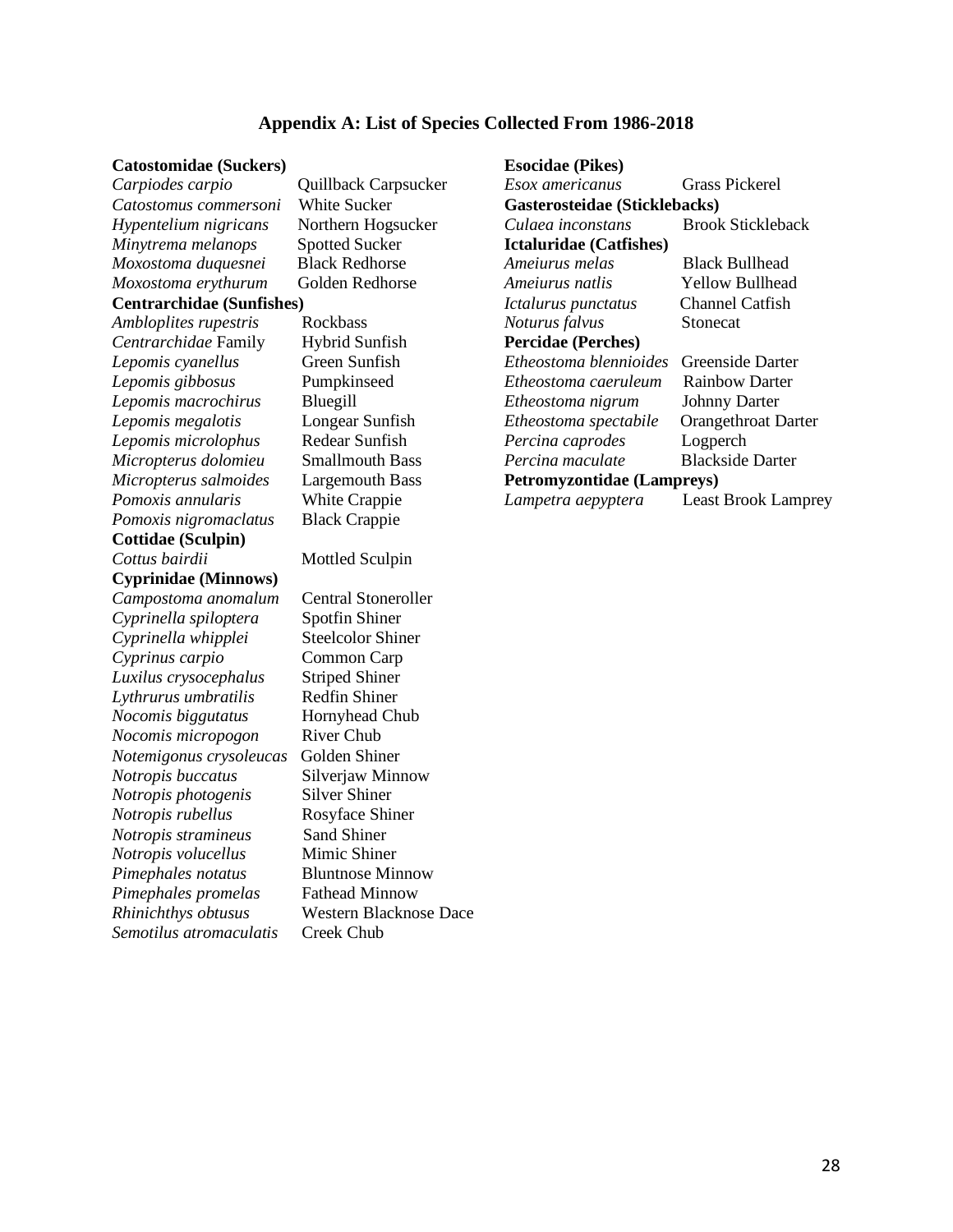| <b>Pollution Tolerant</b>   |                  |                       |                    |                      |                |  |  |  |
|-----------------------------|------------------|-----------------------|--------------------|----------------------|----------------|--|--|--|
| <b>Black Bullhead</b>       | Amieurus         | Common Carp           | Cyprinus carpio    | Green Sunfish        | Lepomis        |  |  |  |
|                             | melas            |                       |                    |                      | cyanellus      |  |  |  |
| <b>Blacknose Dace</b>       | Rhinichthys      | Creek Chub            | <b>Semotilus</b>   | Quillback            | Carpiodes      |  |  |  |
|                             | <i>atratulus</i> |                       | atromaculatus      |                      | carpio         |  |  |  |
| <b>Bluntnose</b>            | Pimephales       | Fathead               | Pimephales         | White Sucker         | Catostomus     |  |  |  |
| Minnow                      | notatus          | Minnow                | promelas           |                      | commersonii    |  |  |  |
| Channel Catfish             | <b>Ictalurus</b> | Golden Shiner         | Notemigonus        | Yellow               | Amieurus       |  |  |  |
|                             | punctatus        |                       | crysoleucas        | <b>Bullhead</b>      | natalis        |  |  |  |
| <b>Pollution Intolerant</b> |                  |                       |                    |                      |                |  |  |  |
| <b>Black Redhorse</b>       | Moxostoma        | Longear               | Lepomis            | Rosyface Shiner      | Notropis       |  |  |  |
|                             | duquesnei        | Sunfish               | megalotis          |                      | rubellus       |  |  |  |
| Golden Redhorse             | <b>Moxostoma</b> | Mimic Shiner          | Notropis           | Sand Shiner          | Notropis       |  |  |  |
|                             | erythurum        |                       | volucellus         |                      | stramineus     |  |  |  |
| Greenside Darter            | Etheostoma       | Northern              | Hypentelium        | <b>Silver Shiner</b> | Notropis       |  |  |  |
|                             | blenniodes       | Hogsucker             | nigricans          |                      | photogenis     |  |  |  |
| Hornyhead Chub              | <b>Nocomis</b>   | <b>Rainbow Darter</b> | Etheostoma         | Smallmouth           | Micropterus    |  |  |  |
|                             | biggutatus       |                       | caeruleum          | <b>Bass</b>          | dolomieui      |  |  |  |
| <b>Least Brook</b>          | Lampetra         | River Chub            | <b>Nocomis</b>     | Stonecat             | Noturus flavus |  |  |  |
| Lamprey                     | aepyptera        |                       | micropogon         |                      |                |  |  |  |
| Logperch                    | Percina          | Rockbass              | <b>Ambloplites</b> |                      |                |  |  |  |
|                             | caprodes         |                       | rupestris          |                      |                |  |  |  |

# **Appendix B: Pollution Tolerant and Intolerant Species**